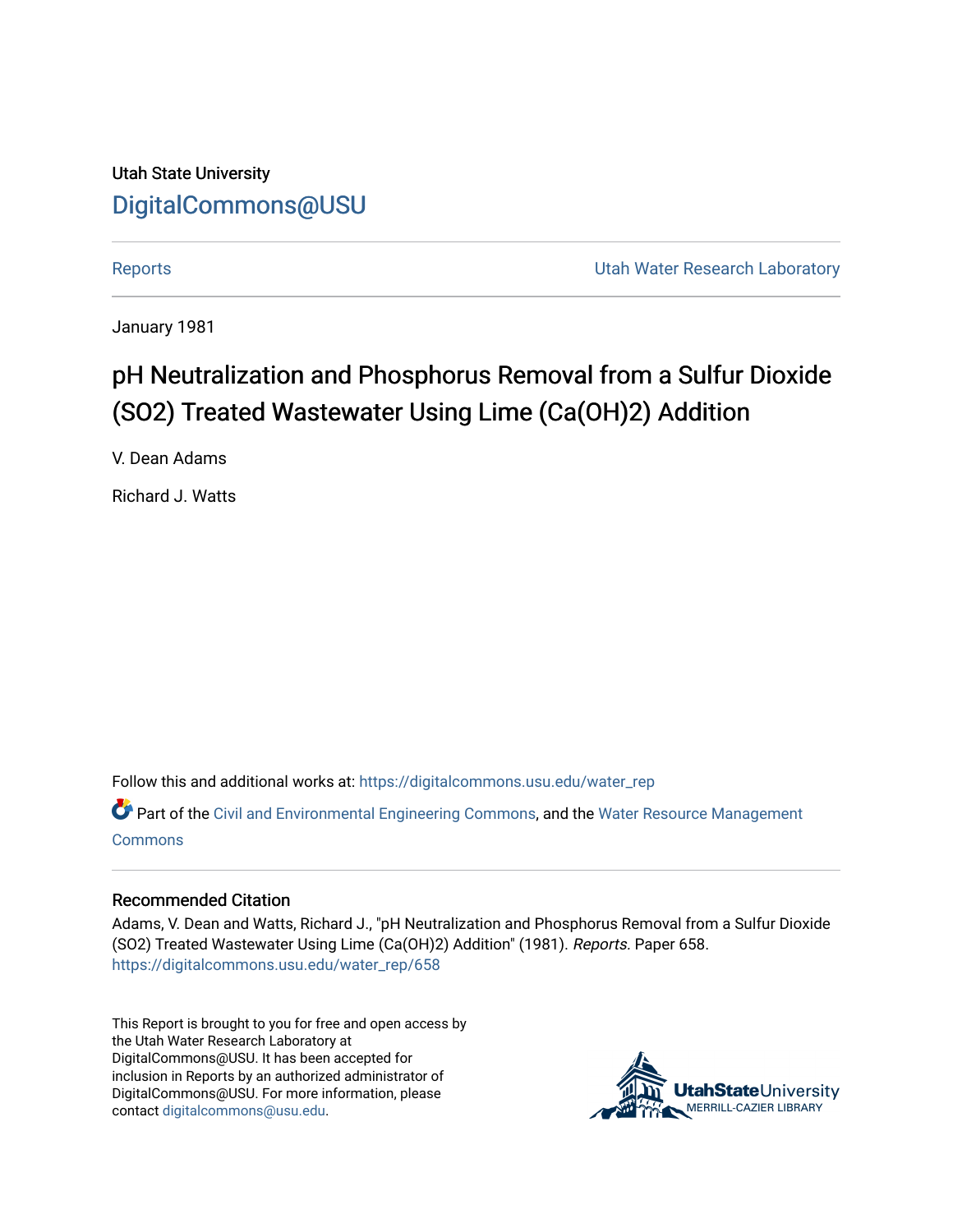# **pH Neutralization And Phosphorus Removal** . From A Sulfur Dioxide (SO2) Treated **Wastewater Using Lime (Ca(OH)2) Addition**

v. Dean Adams Richard J. Watts

Report to :

International Environmental, Inc. Salt Lake City, Utah

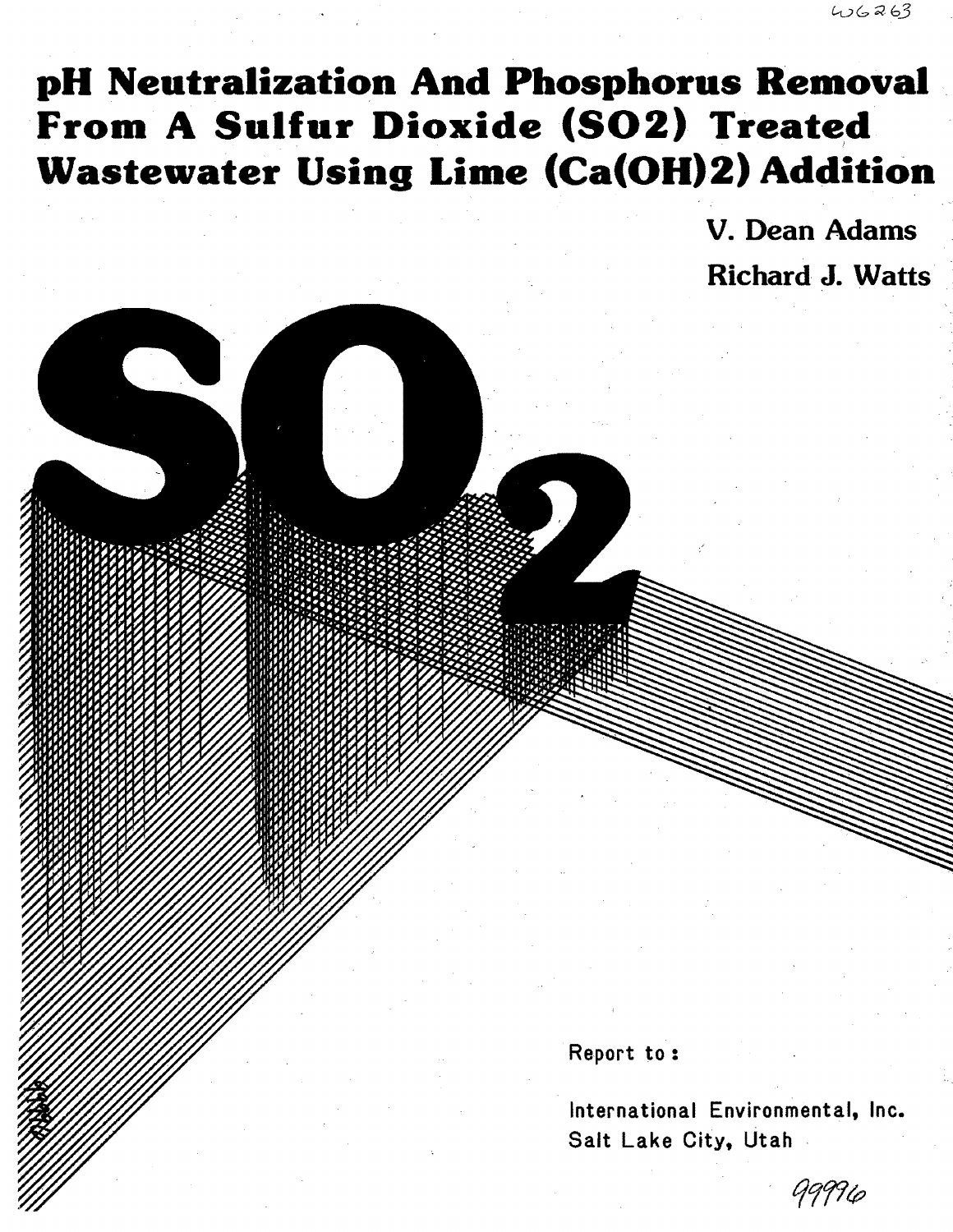## pH NEUTRALIZATION AND PHOSPHORUS REMOVAL FROM A SULFUR DIOXIDE (SO<sub>2</sub>) TREATED WASTEWATER USING LIME  $(Ca(OH)_{2})$  ADDITION

===

 $\mathbf{z}^*$ 

by

V. Dean Adams and Richard **J.** Watts

Report to

International Environmental, Inc. Salt Lake City, Utah

#### Submitted by

Utah Water Research Laboratory Utah State University , Logan, Utah 84322

July 1981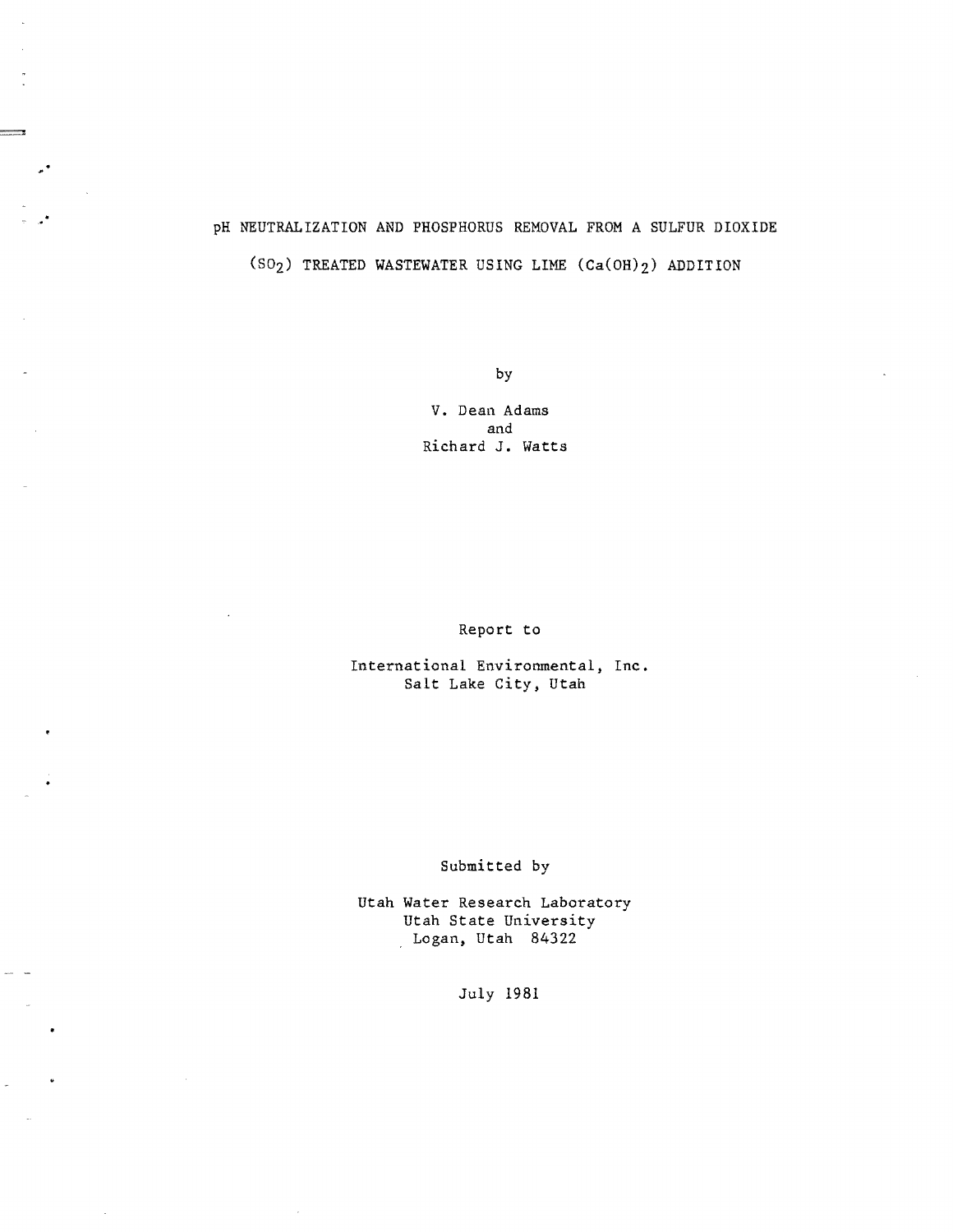#### TABLE OF CONTENTS

 $\equiv$ 

 $\mathcal{L}^{\text{c}}$ 

 $\frac{1}{2}$ 

J.

--- -

 $\sim$ 

 $\overline{\phantom{a}}$ 

 $\bullet$ 

 $\ddot{\phantom{0}}$ 

 $\sim$ 

 $\sim$ 

 $\overline{\phantom{a}}$ 

|                                         |  |  |  |  |  |  |  |  | Page |
|-----------------------------------------|--|--|--|--|--|--|--|--|------|
|                                         |  |  |  |  |  |  |  |  |      |
| Lime Requirements for Neutralization of |  |  |  |  |  |  |  |  |      |
| $SO_2$ Treated Wastewater 4             |  |  |  |  |  |  |  |  |      |
| Methods and Procedures 4                |  |  |  |  |  |  |  |  |      |
| Results and Discussion $\cdots$ 5       |  |  |  |  |  |  |  |  |      |
| Conclusions 14                          |  |  |  |  |  |  |  |  |      |
| Future Required Studies 15              |  |  |  |  |  |  |  |  |      |
| References 15                           |  |  |  |  |  |  |  |  |      |
| Appendix 16                             |  |  |  |  |  |  |  |  |      |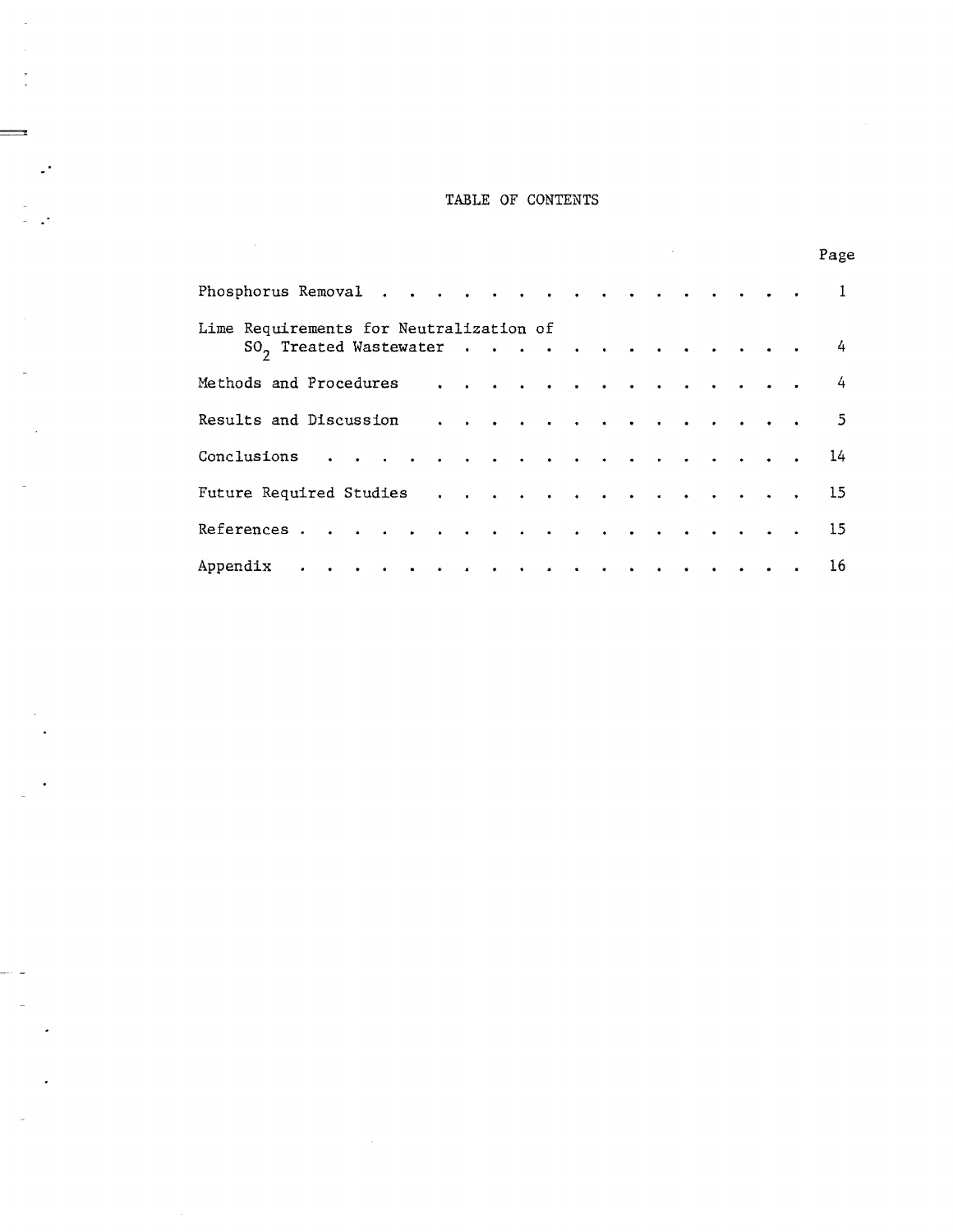### pH NEUTRALIZATION AND PHOSPHORUS REMOVAL FROM A SULFUR DIOXIDE (SO<sub>2</sub>) TREATED WASTEWATER USING LIME  $(Ca(OH))_2$ ) ADDITION

=

#### Phosphorus Removal

Use of lime for the treatment of wastewater dates back to the mid-1880s. It was observed that calcium formed a precipitate both with hardness and with phosphates (EPA 1976).

There is extensive literature dealing with phosphorus precipitation and adsorption associated with lime addition. Metcalf and Eddy (1979) stated that phosphorus is removed from the liquid phase through a combination of precipitation, adsorption, exchange, and agglomeration. The two primary mechanisms, precipitation and adsorption, are discussed below.

Metcalf and Eddy (1979) described the mechanism of calcium phosphate (apatite) precipitation associated with lime addition 1n wastewater. When lime is added to water it reacts with the natural bicarbonate alkalinity to precipitate CaCO3:

 $Ca(OH)_2 + H_2CO_3 \leq CaCO_3 + 2H_2O$  $\begin{array}{cccccccccccccc} . & . & . & . & . & . & . & . & . \end{array}$  $(1)$ 

$$
Ca(OH)_2 + Ca(HCO_3)_2 \stackrel{+}{\rightarrow} 2CaCO_3 + 2H_2O \qquad . . . . . . . . (2)
$$

When calcium ions are added in excess of what is required to react with the natural bicarbonate alkalinity (reactions in Equations 1 and 2) the excess calcium ions will then react with phosphate, as shown in Equation 3, to precipitate hydroxyapatite,  $Ca_{10}(PO_4)_{6}(OH)_2$ :

$$
10Ca^{+2} + 6PO_4^{-3} + 2OH^{-} \div Ca_{10}(PO_4)_6(OH)_2 \qquad . . . . . .
$$
 (3)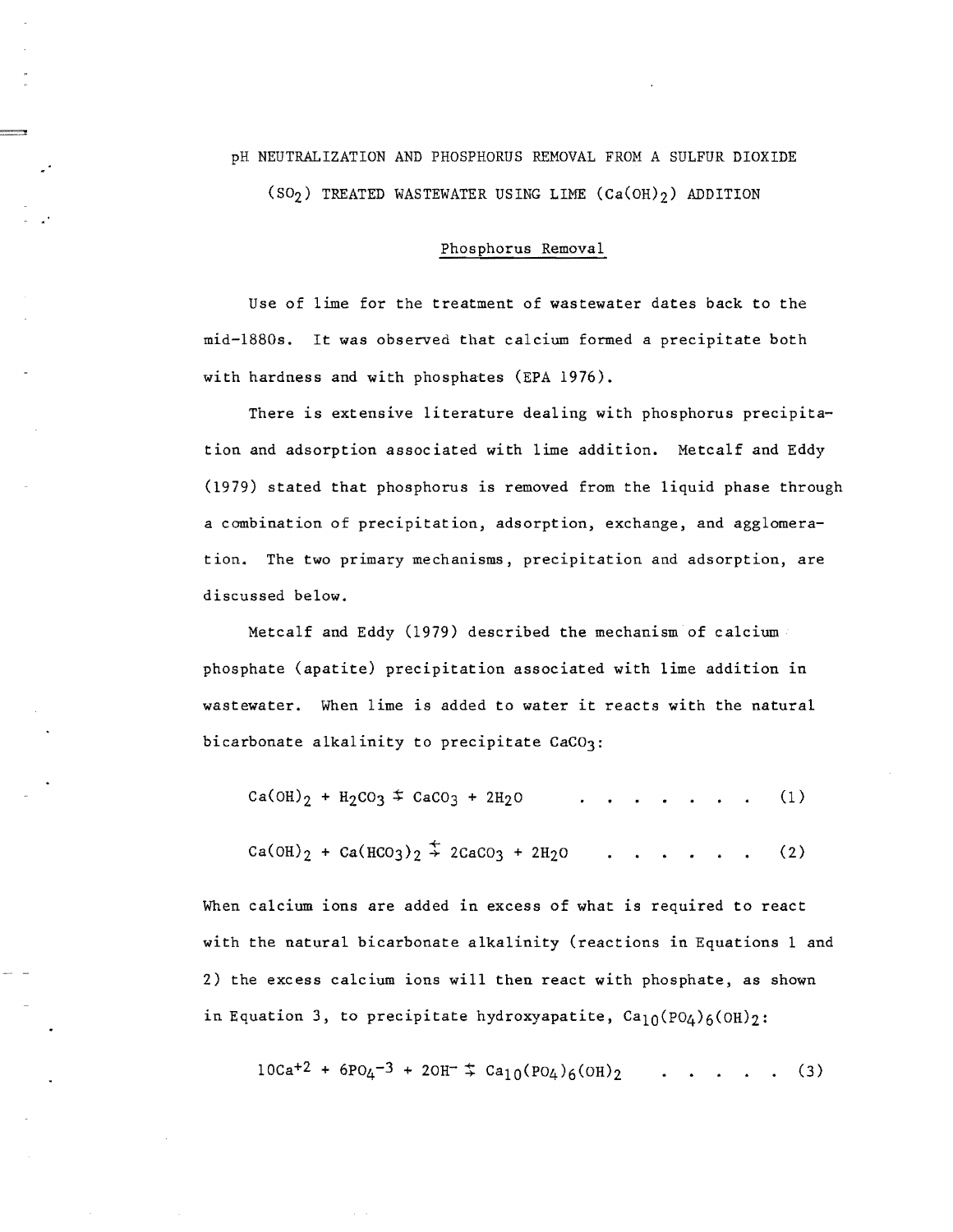Therefore, the quantity of lime required will, in general, be independent of the amount of phosphate present and will depend primarily on the alkalinity of the wastewater. In low-alkalinity wastewaters, smaller quantities of lime are required for neutralization and phosphorus precipitation, with smaller quantities of sludge being formed.

-'"

A number of studies have been performed dealing with phosphorus adsorption onto calcium carbonate crystals (i.e., calcite). Boischot et al. (1950) found surface adsorption of phosphorus on calcium carbonate particles at low concentrations, and a precipitation reaction at higher concentrations. Cole et al. (1953) investigated calcium carbonate-phosphorus interactions by placing crystalline calcium carbonate in a range of phosphate concentrations. They found that at low phosphate concentrations, phosphate adsorption was proportional to the concentration of calcium carbonate. At high concentrations of phosphate the amount of phosphate adsorbed was not a function of the amount of calcium carbonate present. However, this reaction proceeded until phosphate levels were reduced below a critical value. Cole et al. (1953) concluded that at low phosphate concentrations a monolayer of phosphorus was adsorbed on the calcium carbonate surface, and theorized that at high phosphate concentrations, calcium carbonate acted as a calcium source for the precipitation of calcium phosphate. The transition between the monolayer adsorption and calcium phosphate precipitation generally occurred at a concentration of  $3 \times 10^{-4}$  M phosphate, but was found to vary with pH.

Griffin and Jurinak (1973) found two regions in their Langmuir adsorption isotherm plots dealing with phosphorus adsorption onto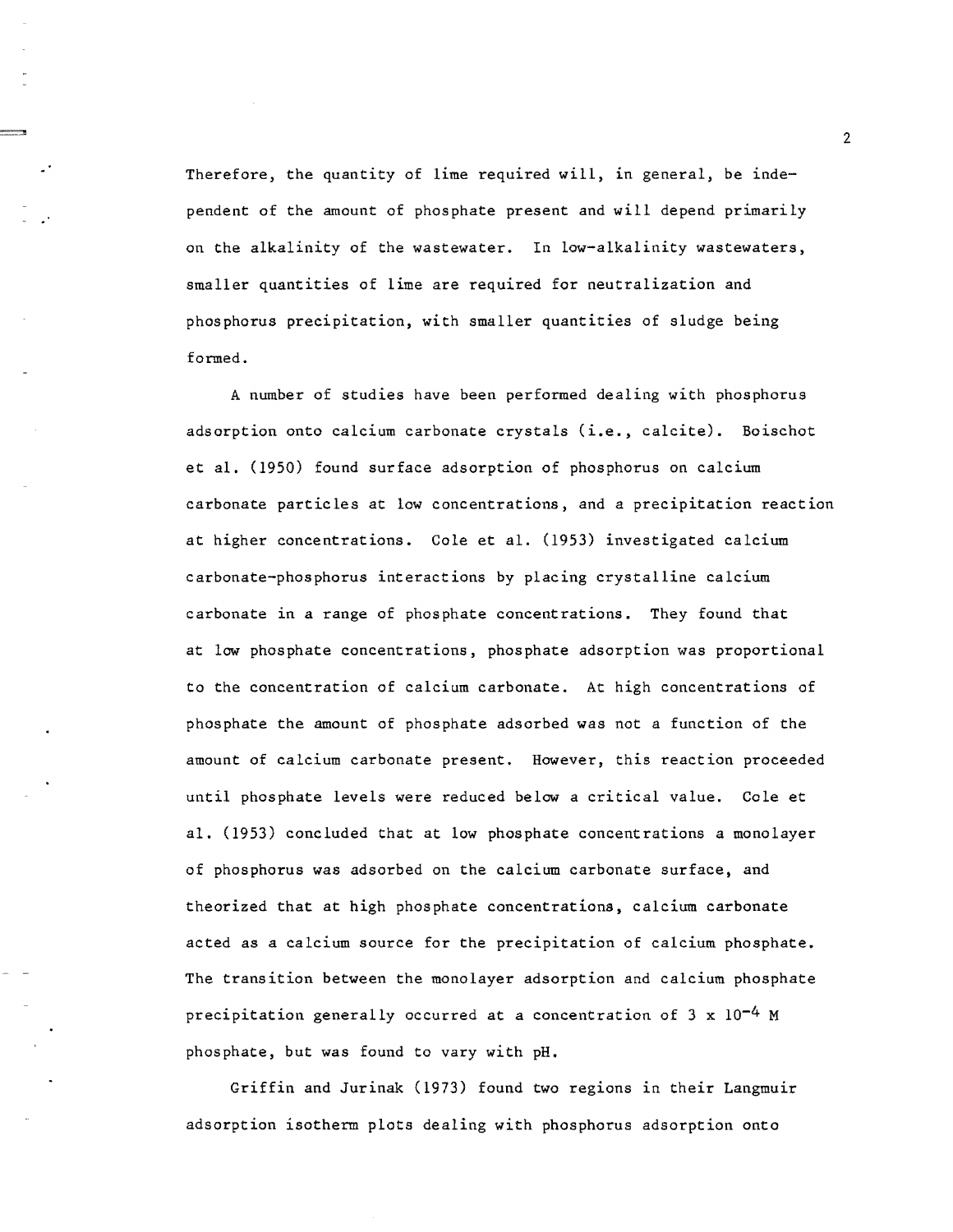calcite, and concluded that phosphorus adsorption occurred as a multilayer phenomenon on the calcite surface. Griffin and Jurinak (1973) also concluded that the type of nucleation which formed on the calcite surface is dependent upon the calcium to phosphorus ratio and the various species of calcium phosphate. They further found that if the concentrations of phosphate and calcium are high enough that the solubility product of dicalcium phosphate is exceeded, this specie will form on the calcite surface by the process of heterogeneous nucleation. An intermediate phosphate concentration that does not exceed the solubility product of dicalcium phosphate will result in the nucleation of octacalcium phosphate on the calcium carbonate surface. When neither the solubility product of dicalcium phosphate nor octacalcium phosphate are exceeded, hydroxyapatite is formed on the calcite surface.

An experimental investigation using lime treatment of raw wastewater to remove phosphorus was carried out in New York. Feeding 300 mg/l of slaked lime to a domestic wastewater removed 94 percent of the phosphorus to an effluent concentration of 0.6 mg/l, reduced suspended solids (SS) by 95 percent to 4  $mg/1$ , and reduced the biochemical oxygen demand (BOD) by 71 percent to an average of  $101$  mg/1 (Karanik and Nemerow 1965).

King et al. (1979) discussed the use of alum, iron chloride, and lime for phosphorus removal prior to primary sedimentation and as a tertiary treatment application. In all cases, the effluent total phosphorus was below 1.0 mg/l.

Ketchum and Liao (1979) showed phosphorus removal in excess of 90 percent in a synthetic wastewater using a lime dose of 80  $mg/1$ .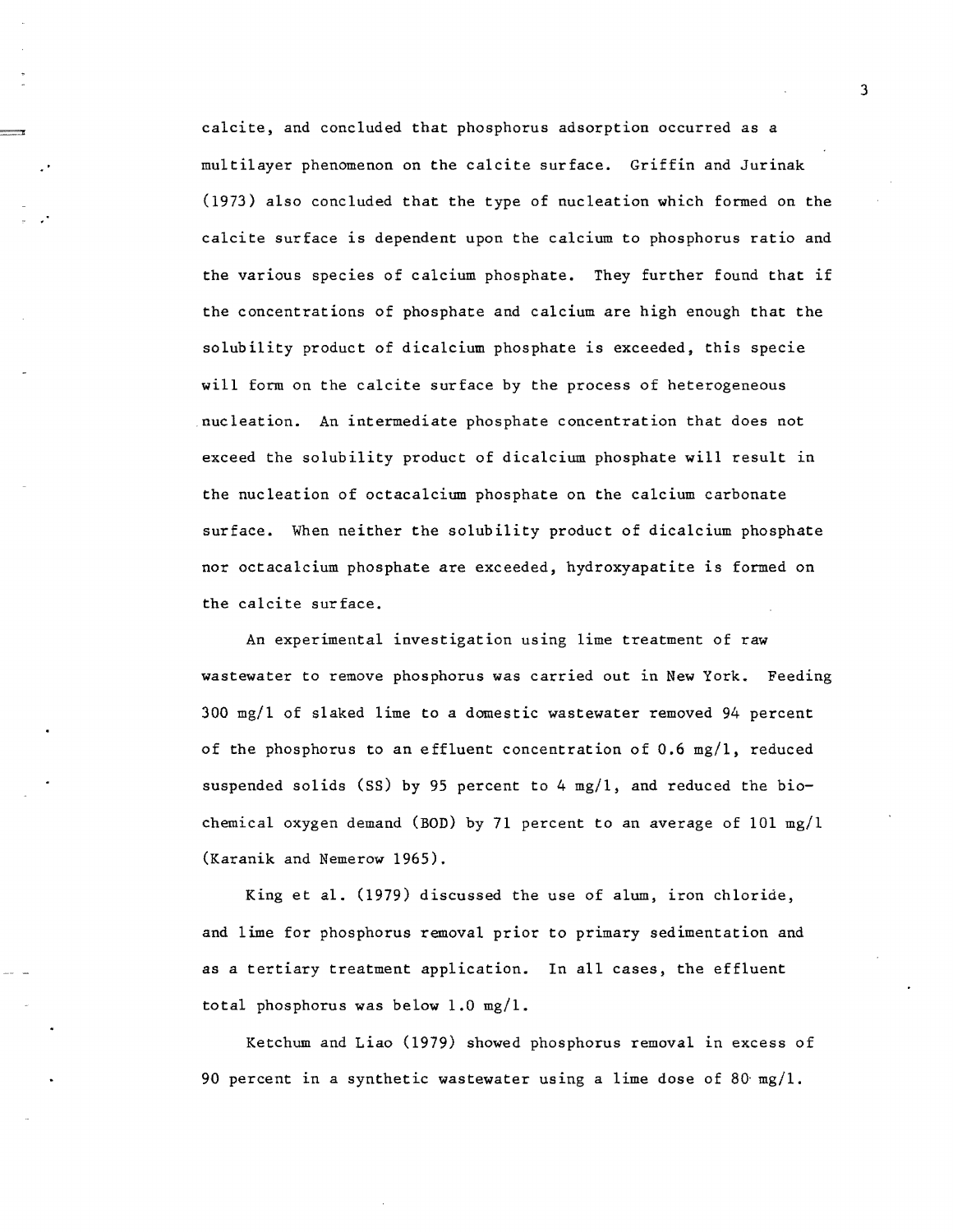A number of other studies have also established that lime addition to wastewater is a viable process for phosphorus removal, but large quantities of chemical sludges are formed in the process.

#### Lime Requirements for Neutralization

#### of SO<sub>2</sub> Treated Wastewater

Addition of lime to  $SO_2$  treated wastewater appears to be a potential method for raising the pH of the treated wastewater and also give an additional benefit of phosphorus removal. A series of experiments were designed to determine the amount of lime required to raise S02 treated wastewater at a low pH to a neutral pH. Additional lime was also added to raise the pH to higher values to determine phosphorus removal and sludge production.

#### Methods and Procedures

Wastewater was collected between 8:30 AM and 9:30 AM the morning of the experimental run from the secondary clarifier of the Hyrum City wastewater treatment plant. The sulfur dioxide source was concentrated sulfurous acid (H2S03) titrated to determine the concentration of H<sub>2</sub>SO<sub>3</sub> as SO<sub>2</sub> (APHA; Standard Methods, 1975, p. 508). Secondary effluent (1000 ml) was poured into 2  $\ell$  beakers and sulfurous acid was added to a final concentration of 500 mg/l  $SO_2 + 10$  percent. The pH of the sample was then adjusted to the desired pH using 25 percent HC1 or a 5N NaOH solution. The sample was then titrated to neutral pH with a 15 g/1 Ca(OH)<sub>2</sub> slurry. The titration was made as quickly as possible to avoid settling of the  $Ca(OH)_2$  in the buret. Later experiments performed used a less concentrated slurry due to operational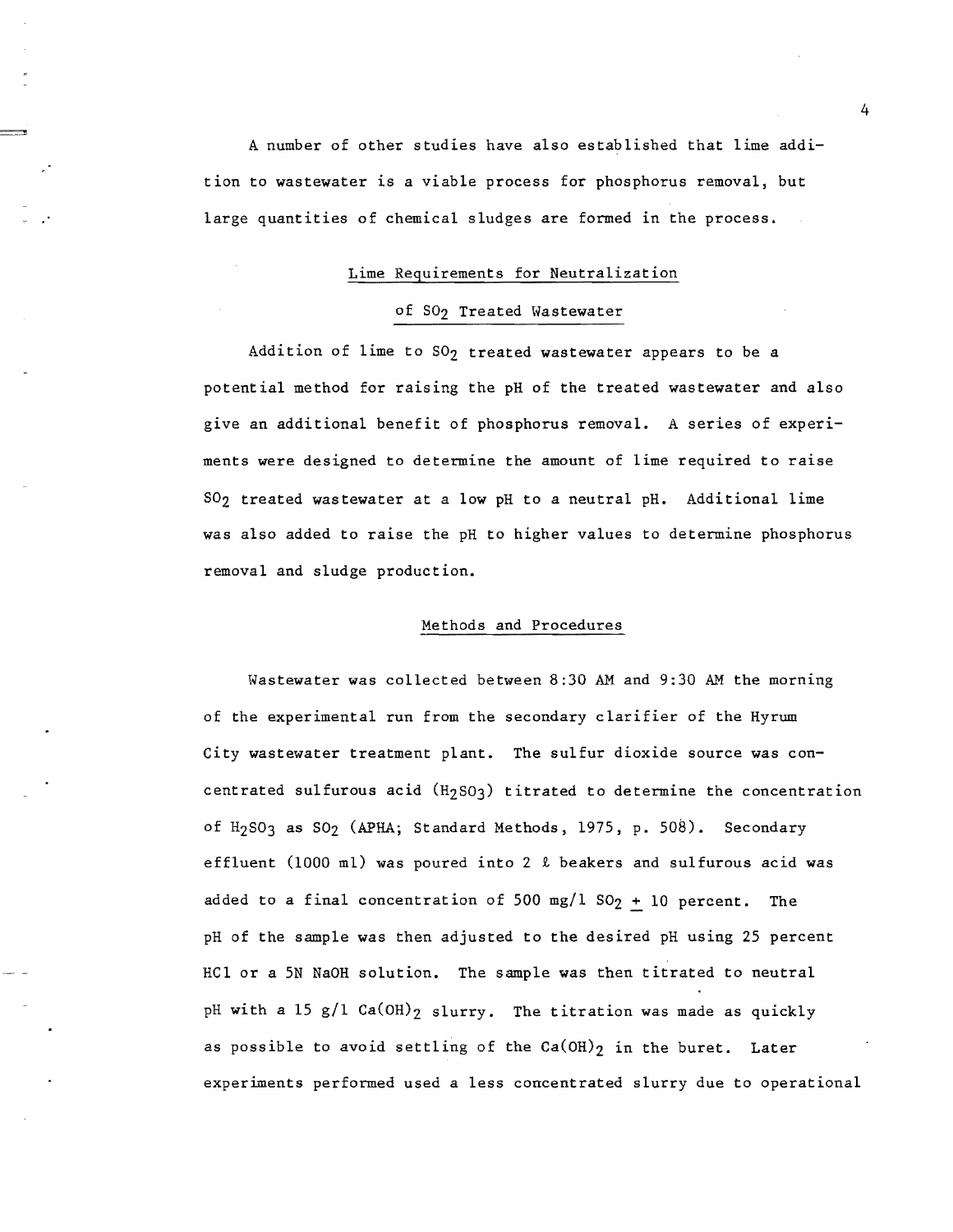problems. When the desired pH was reached the sample was stirred using a conventional jar test stirrer at 20 rpm for 20 minutes. After stirring, the mixture was allowed to settle for 30 minutes after which total phosphorus (APHA 1975) was measured on the supernatant. The sludge produced was measured on the remaining solution and solids using vacuum filtration and gravimetric procedures (APHA 1975).

:::Jl

#### Results and Discussion

The neutralization and phosphorus removal experiment was performed 13 times (data in the Appendix). Due to error and operation problems some of the replicate experiments were not used in calculating the mean lime  $(Ca(OH)_2)$  neutralization requirements.

The mean lime requirement data listed in Table I, and expressed in mg/l  $Ca(OH)_2$ , indicate that when wastewater samples treated with  $500 \text{ mg}/1 \text{ SO}_2$  and pH adjusted to 2 are neutralized with lime a large quantity of lime is required. These values include 670 mg/1 lime and 742 mg/l lime for pH adjustments from  $2 \div 6.5$  and  $2 \div 7$ , respectively. When the pH was raised above 7, successively higher amounts of lime were required to reach higher pH levels. For example, approximately 60 mg/l lime were required to reach pH 8 over pH 7, approximately 80 mg/l lime were required to reach pH 9 over pH 8, and about 20 mg/l lime were required to reach pH 10 over pH 9.

Approximately half the amount of lime was required to reach neutrality when wastewater samples treated with 500 mg/l  $SO_2$  were initially pH adjusted to 2.5 rather than pH 2.0. Mean values for reaching neutrality with lime were 306 mg/l and 366 mg/l when the pH adjustments were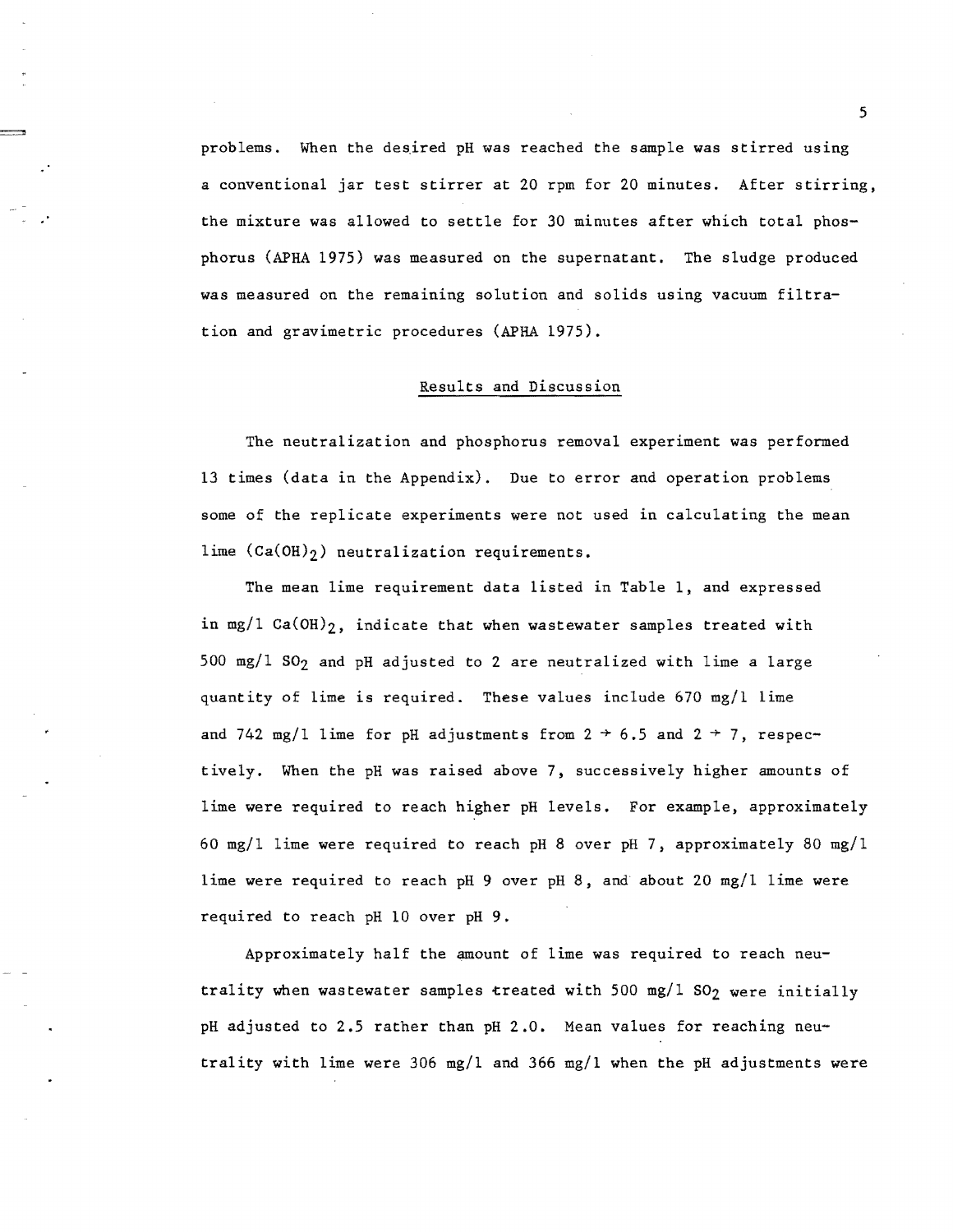| Initial<br>Adjusted<br>pH of SO <sub>2</sub><br>Treated<br>Wastewater | pH of SO <sub>2</sub><br>Treated<br>Wastewater<br>Neutralized<br>by Lime<br>Addition | Me an<br>Lime<br>Requirement<br>$(mg/L Ca(OH)_{2})$               |
|-----------------------------------------------------------------------|--------------------------------------------------------------------------------------|-------------------------------------------------------------------|
| 2222                                                                  | 6.5<br>7<br>$\bf8$<br>9<br>10                                                        | $670(6)$ <sup>a</sup><br>742 (9)<br>800 (9)<br>876 (9)<br>893 (3) |
| 2.5<br>2.5<br>2.5<br>2.5<br>2.5                                       | 6.5<br>$\overline{\jmath}$<br>$\bf8$<br>9<br>10                                      | 306(6)<br>366 (9)<br>431 (9)<br>481 (9)<br>523(9)                 |
| 3.5<br>3.5<br>3.5<br>3.5                                              | 6.5<br>$\overline{I}$<br>8<br>9                                                      | 133(6)<br>203(6)<br>276(6)<br>346(6)                              |

Table 1. Mean lime requirements  $(Ca(OH))_2$  for neutralization of secondary wastewater effluent treated with 500 mg/1  $SO_2$  and pH adjusted.

aThe numbers in parentheses are the number of data points used in determining the mean values.

 $2.5 \div 6.5$  and  $2.5 \div 7$ , respectively. Approximately 50 mg/l lime were required to reach each successive pH unit above 7.

A substantial decrease of approximately 43 percent of the lime requirement was noted when the wastewater sample treated with 500 mg/l 502 was pH adjusted to 3.5 instead of 2.5. The lime requirement for the pH adjustment  $3.5 \div 6.5$  was 133 mg/1 lime. The pH adjustment of  $3.5 \div 7$  required a significant increase in lime to 203 mg/1.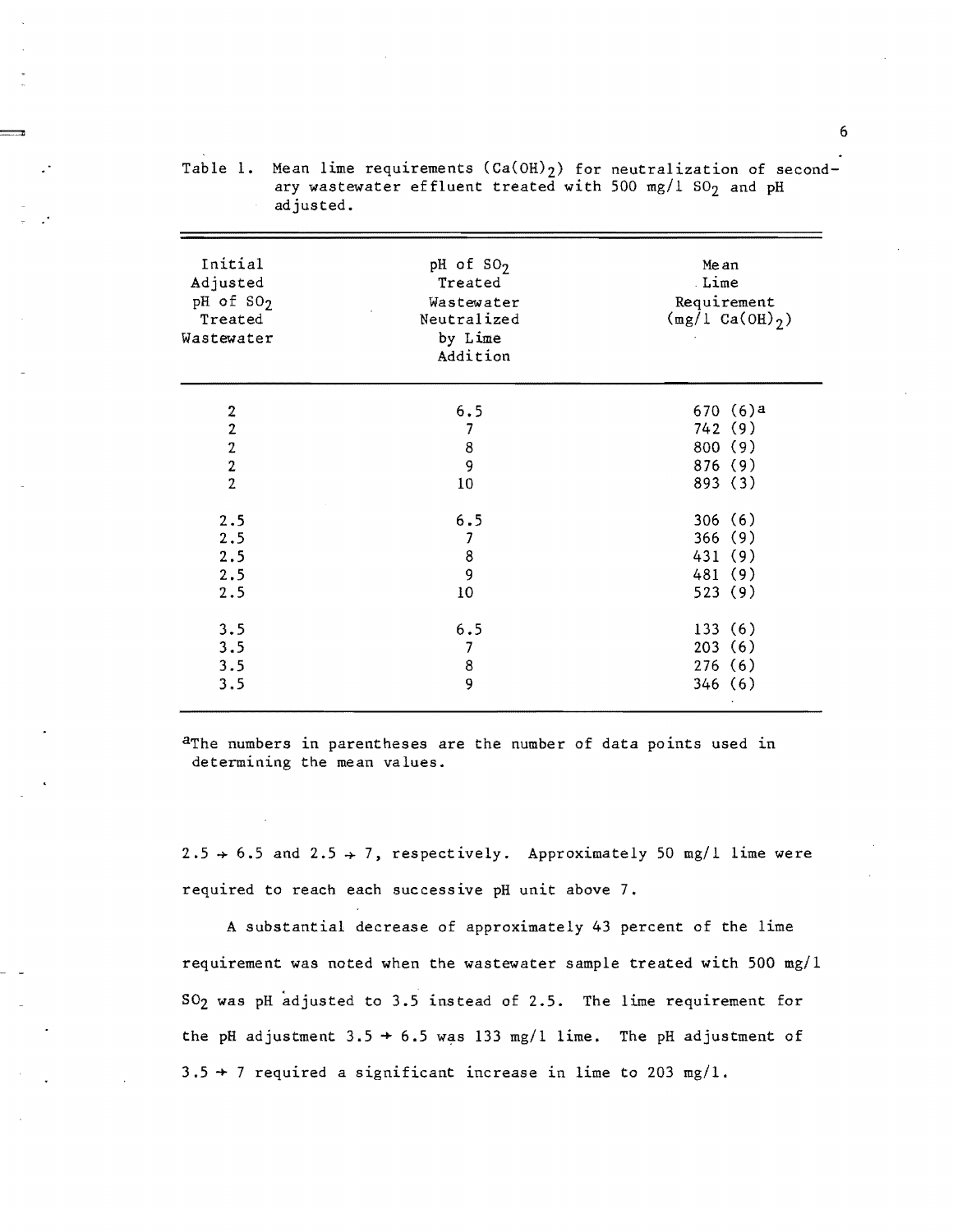It appears that near pH 2 SO<sub>2</sub> and other weak acids act as buffers, resisting a change to higher pH by  $Ca(OH)_{2}$  when it is added. However, near pH 3.5 there is little buffering capacity, and  $Ca(OH)_{2}$ , when added, quickly raises the pH.

Phosphorus remaining in solution and removal data for the experimental runs of June 11, 16, and 23 are shown in Tables 2 and 3. Figures 1 and 2 indicate that very little phosphorus was removed when lime was added to pH 6.5 and pH 7. However, when lime was added to pH 8 approximately 2 mg/l total phosphorus was removed, with approximately 1 mg/l total phosphorus remaining. When the pH was raised to 9 with lime,

| Adjusted         | Initial $pH$ of $SO2$<br>Treated                                           | Total Phosphorus in Supernatant<br>(mg/1 TP) |                     |                  |       |  |  |
|------------------|----------------------------------------------------------------------------|----------------------------------------------|---------------------|------------------|-------|--|--|
|                  | pH of SO <sub>2</sub> Wastewater<br>Treated by Lime<br>Wastewater Addition | June 11,<br>1980                             | June $16$ ,<br>1980 | June 23,<br>1980 | Mean  |  |  |
| 2                | 6.5                                                                        | 2.99                                         | 3.27                | 3.10             | 3.12  |  |  |
| $\overline{2}$   | 7                                                                          | 2.54                                         | 2.93                | 2.86             | 2.78  |  |  |
| $\overline{2}$   | 8                                                                          | 0.69                                         | 0.833               | 0.549            | 0.69  |  |  |
| $\overline{2}$   | 9                                                                          | 0.130                                        | 0.104               | $0.092 -$        | 0.109 |  |  |
| 2.5              | 6.5                                                                        | 2.78                                         | 3.08                | 3.16             | 3.01  |  |  |
| 2.5              | 7                                                                          | 2.57                                         | 3.10                | 2.99             | 2.89  |  |  |
| 2.5 <sub>1</sub> | 8                                                                          | 1.10                                         | 0.961               | 0.797            | 0.953 |  |  |
| 2.5              | 9                                                                          | 0.124                                        | 0.162               | $\mathbf{0}$     | 0.143 |  |  |
| 3.5              | 6.5                                                                        | 2.82                                         | 3.21                | 3.24             | 0.09  |  |  |
| 3.5              | $\overline{\phantom{a}}$                                                   | 2.80                                         | 3.23                | 3.13             | 3.05  |  |  |
| $3.5 -$          | 8                                                                          | 1.32                                         | 1.30                | 1.24             | 1.29  |  |  |
| 3.5              | $\overline{9}$                                                             | 0.280                                        | 0.241               | 0.180            | 0.23  |  |  |
| Secondary Sewage |                                                                            | 3.02                                         | 3.44                | 3.54             | 3.33  |  |  |

Table 2. Phosphorus remaining in the supernatant from  $SO_2$  treated wastewater following lime treatment.

 $\overline{\phantom{a}}$  and  $\overline{\phantom{a}}$  and  $\overline{\phantom{a}}$  and  $\overline{\phantom{a}}$  and  $\overline{\phantom{a}}$  and  $\overline{\phantom{a}}$  and  $\overline{\phantom{a}}$  and  $\overline{\phantom{a}}$  and  $\overline{\phantom{a}}$  and  $\overline{\phantom{a}}$  and  $\overline{\phantom{a}}$  and  $\overline{\phantom{a}}$  and  $\overline{\phantom{a}}$  and  $\overline{\phantom{a}}$  a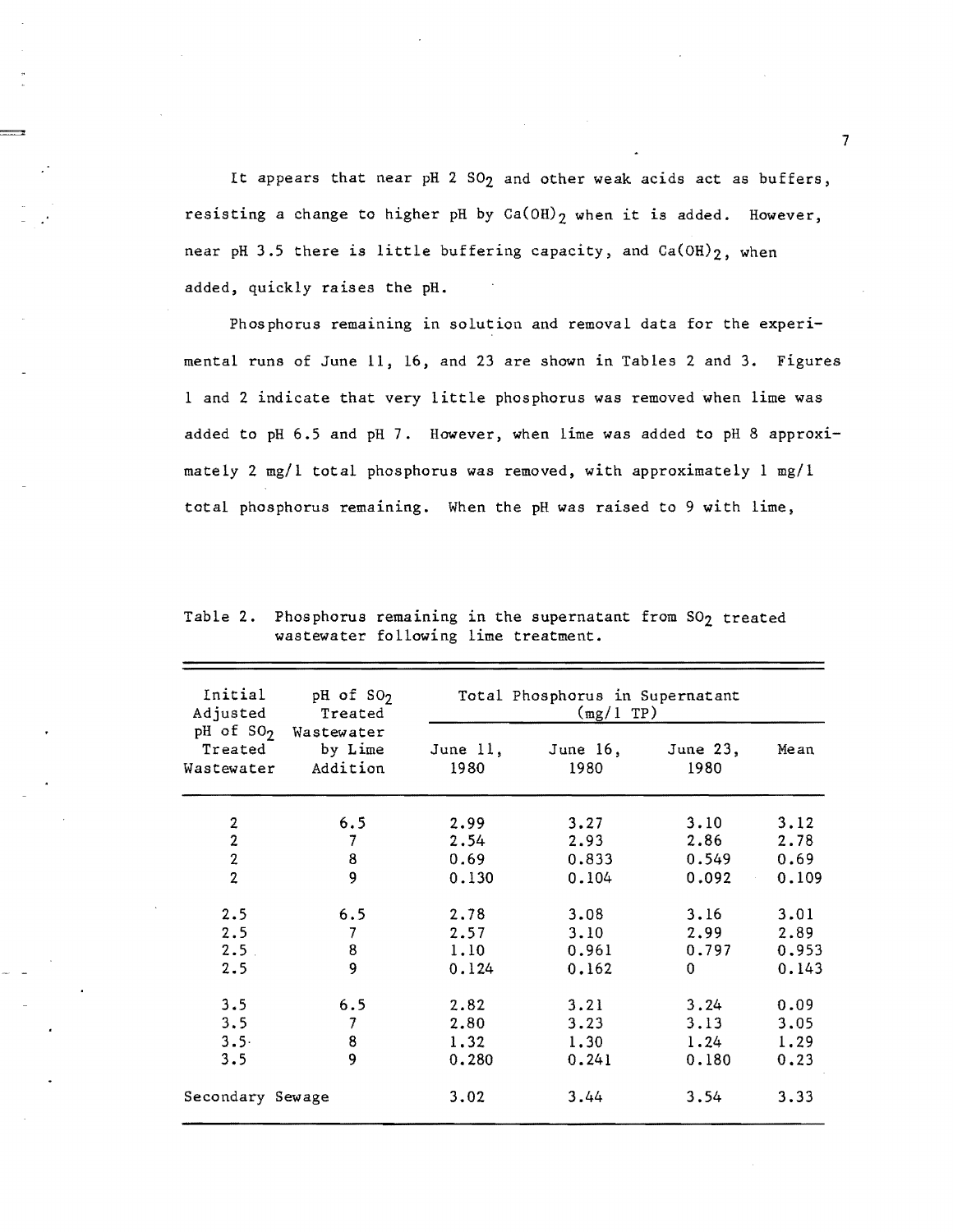| Initial<br>Adjusted | $pH$ of $SO_2$<br>Treated                                          | Total Phosphorus Removed<br>(mg/1 TP) |                     |                  |      |  |
|---------------------|--------------------------------------------------------------------|---------------------------------------|---------------------|------------------|------|--|
| Treated             | pH of SO <sub>2</sub> Wastewater<br>by Lime<br>Wastewater Addition | June 11,<br>1980                      | June $16$ ,<br>1980 | June 23,<br>1980 | Mean |  |
| $\boldsymbol{2}$    | 6.5                                                                | 0.03                                  | 0.17                | 0.44             | 0.21 |  |
| $\sqrt{2}$          | $\overline{7}$                                                     | 0.48                                  | 0.51                | 0.68             | 0.56 |  |
| $\overline{2}$      | 8                                                                  | 2.33                                  | 2.61                | 2.99             | 2.64 |  |
| $\overline{2}$      | 9                                                                  | 2.89                                  | 3.34                | 3.45             | 3.23 |  |
| 2.5                 | 6.5                                                                | 0.24                                  | 0.36                | 0.38             | 0.33 |  |
| 2.5                 | $\overline{7}$                                                     | 0.45                                  | 0.34                | 0.55             | 0.45 |  |
| 2.5                 | 8                                                                  | 1.92                                  | 2.48                | 2.74             | 2.38 |  |
| 2.5                 | 9                                                                  | 2.90                                  | 3.28                |                  | 3.09 |  |
| 3.5                 | 6.5                                                                |                                       |                     |                  | 0.24 |  |
| 3.5                 | 7                                                                  | 0.22                                  | 0.21                | 0.41             | 0.28 |  |
| 3.5                 | 8                                                                  | 1.7                                   | 2.14                | 2.3              | 2.05 |  |
| 3.5                 | 9                                                                  | 2.74                                  | 3.20                | 3.36             | 3.1  |  |
|                     |                                                                    | 0.2                                   | 0.23                | 0.3              |      |  |

Table 3. Phosphorus removed from S02 treated wastewater following lime treatment (using data in Table 2 and initial total phosphorus values).

greater than 90 percent of the total phosphorus was removed with mean values of 0.109 mg/l TP, 0.143 mg/l TP, and 0.23 mg/l TP remaining for samples with initial pH adjustments of 2.0, 2.5, and 3.5, respectively. Data in Appendix Table A-14 give the mean total phosphorus remaining in the supernatant of from five to eight experimental runs. The trends are similar to those shown in Table 2.

Sludge production data from the experimental runs of June 11, 16, and 23 are presented in Table 4 and Figure 3. Small amounts of sludge production occurred as lime was added to pH 6.5 and pH 7. At pH 8, however, 80-90 mg/l sludge was formed (depending upon initial pH adjustment of titration) and at pH 9 approximately 200 mg/l to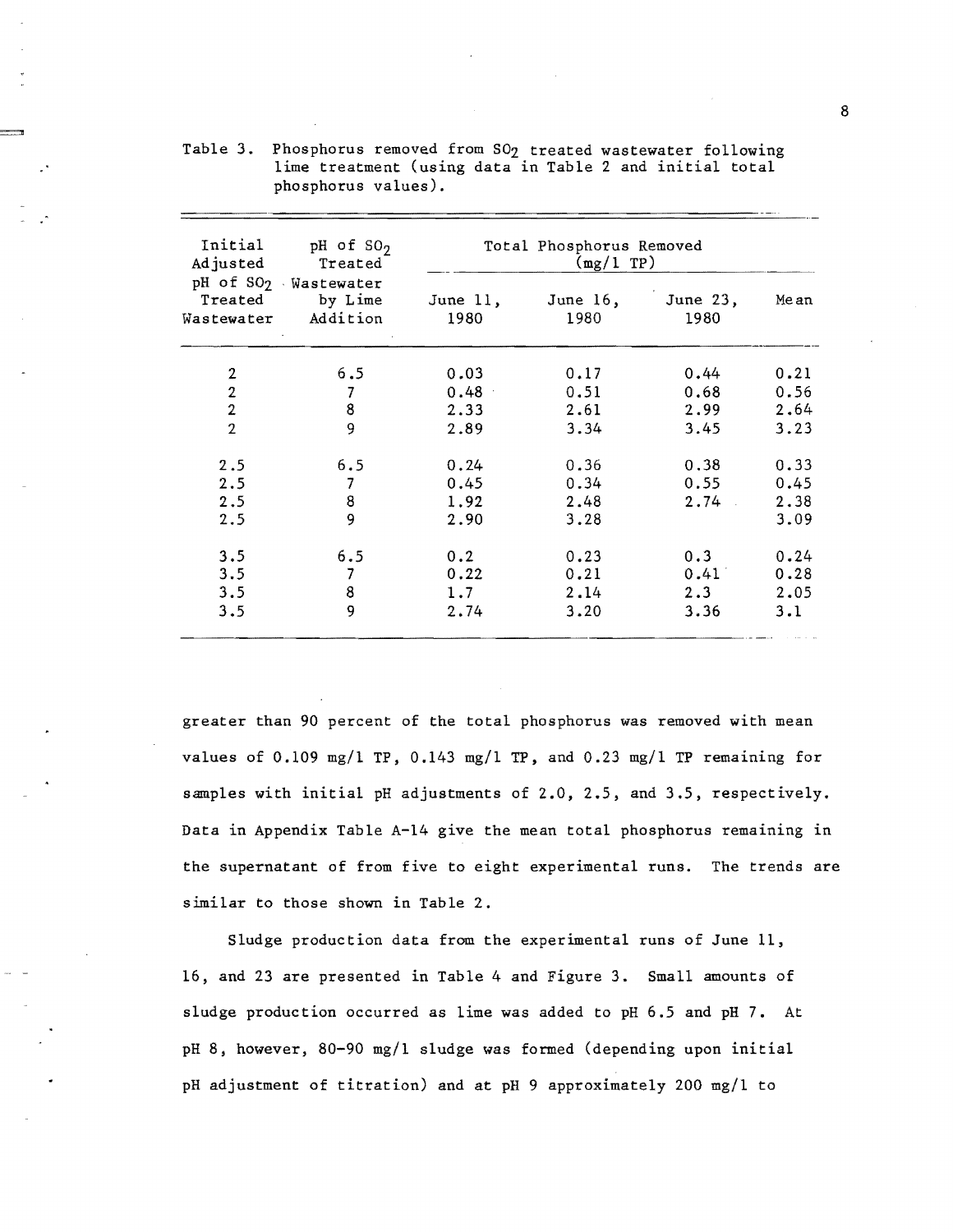

Figure 1. Total phosphorus remaining in the  $SO_2$  treated wastewater vs final pH as a function of lime addition (mean values plotted from data Table 2 where  $n = 3$ .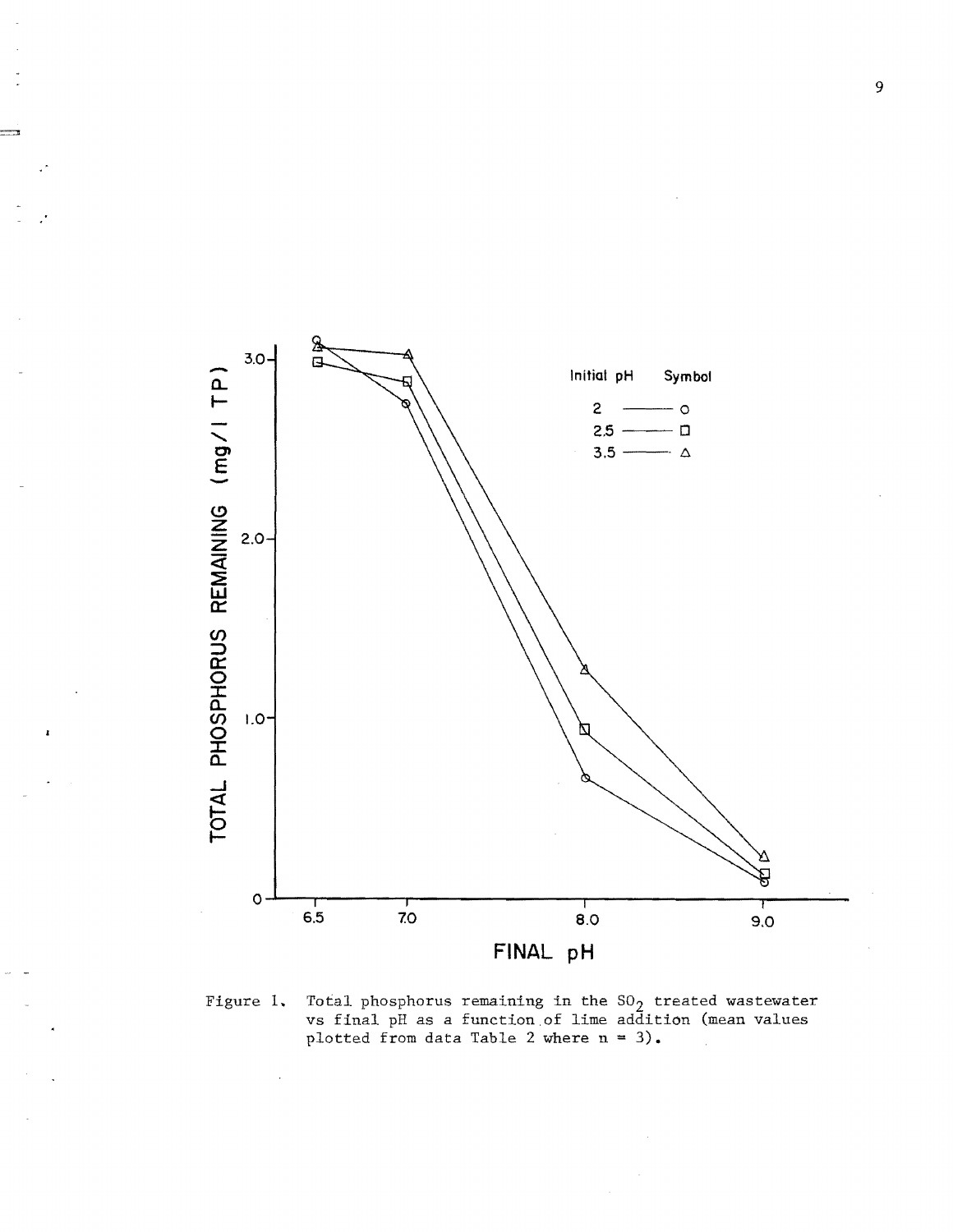

Figure 2. Total phosphorus removed from the SO<sub>2</sub> treated wastewater vs final pH after lime addition (mean values plotted from data Table 3 where  $n = 3$ .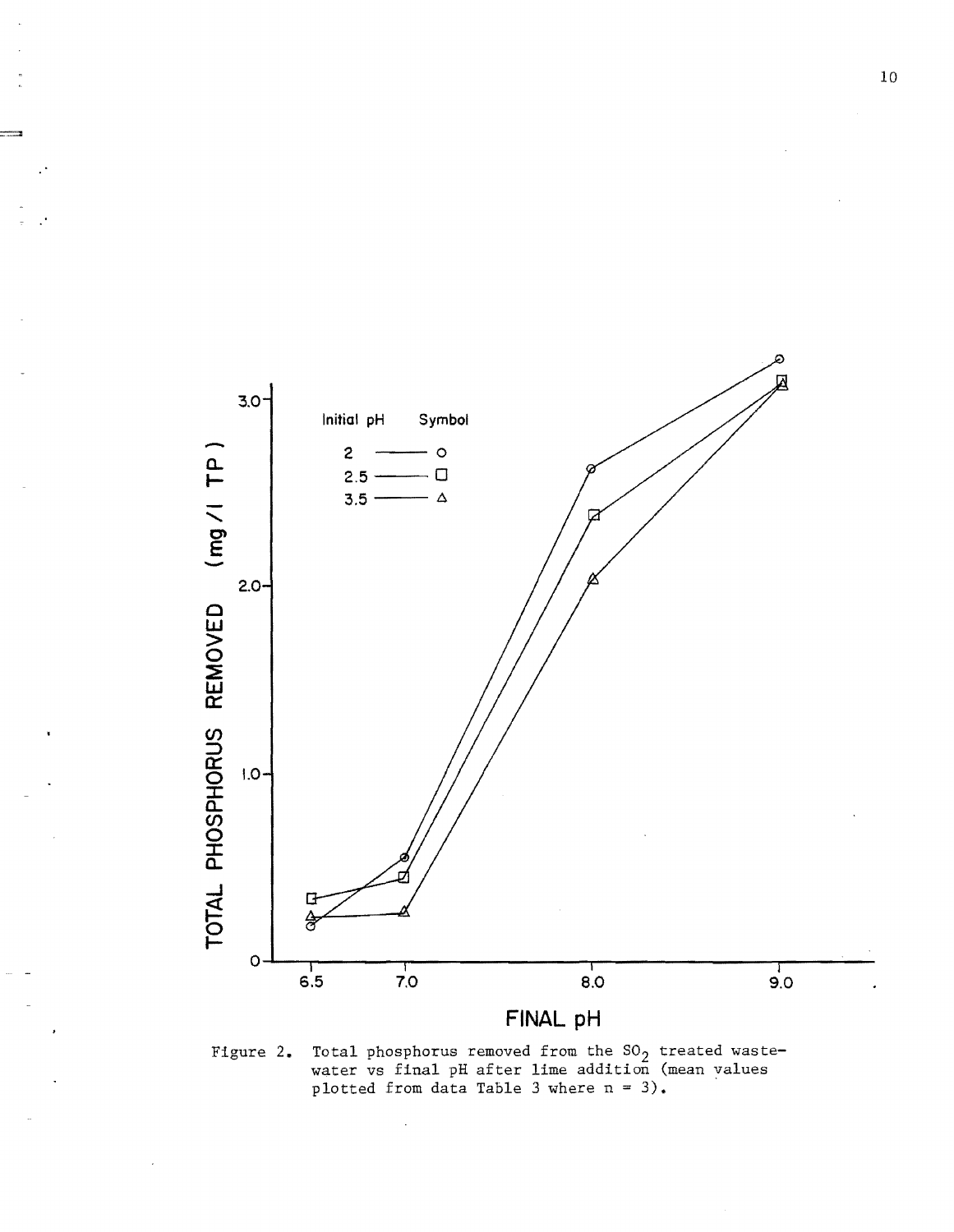| Initial<br>Adjusted              | pH of $SO_2$<br>Treated                                 | Sludge Production<br>(mg/1) |                     |                    |             |  |  |
|----------------------------------|---------------------------------------------------------|-----------------------------|---------------------|--------------------|-------------|--|--|
| Treated<br>Wastewater            | pH of SO <sub>2</sub> Wastewater<br>by Lime<br>Addition | June $11,$<br>1980          | June $16$ ,<br>1980 | June $23,$<br>1980 | Mean        |  |  |
| 2                                | 6.5                                                     | 0.10                        | 1.8                 | 1.5                | 1.1         |  |  |
| $\overline{2}$                   | 7                                                       | 6.7                         | 6.7                 | 3.7                | 5.7         |  |  |
| $\overline{2}$<br>$\overline{2}$ | 8<br>9                                                  | 89.9<br>292                 | 82.0<br>215         | 101<br>309         | 90.8<br>272 |  |  |
|                                  |                                                         |                             |                     |                    |             |  |  |
| 2.5                              | 6.5                                                     | 0                           | 0                   | 1.0                | 0.33        |  |  |
| 2.5                              | 7                                                       | 11.5                        | 8.1                 | 1.6                | 7.1         |  |  |
| 2.5                              | 8                                                       | 73.7                        | 107                 | 92.3               | 91.1        |  |  |
| 2.5                              | 9                                                       | 290                         | 195                 | 266                | 250         |  |  |
| 3.5                              | 6.5                                                     | 0                           | 0                   | 0.2                | 0.07        |  |  |
| 3.5                              | 7                                                       | 0                           | 2.9                 | 3.0                | 2.0         |  |  |
| 3.5                              | 8                                                       | 74.3                        | 95.4                | 67.5               | 79.1        |  |  |
| 3.5                              | 9                                                       | 200                         | 214                 | 179                | 198         |  |  |

Table 4. Sludge production from lime  $(Ca(OH)_2)$  addition to  $SO_2$ treated (500 mg/l S02) wastewater.

:::::::::::

270 mg/l sludge was formed. Treatments where lime titration began at pH 2.0 experienced higher sludge production than those started at pH 2.5. Similarly, treatments where lime titration began at pH 2.5 formed more sludge than those started at pH 3.5.

Mean data in Appendix Table A-14 for sludge production indicate that little sludge is formed in neutralization of  $SO_2$  treated wastewater for all initial pH values to 6.5 or 7.0. Sludge production upon raising the pH to 8.0 or 9.0 gives values of approximately 70 mg/l and 170 mg/l of sludge, respectively. There appears to be little difference in the amount of sludge produced whether the initial pH was pH 2 or pH 3.5.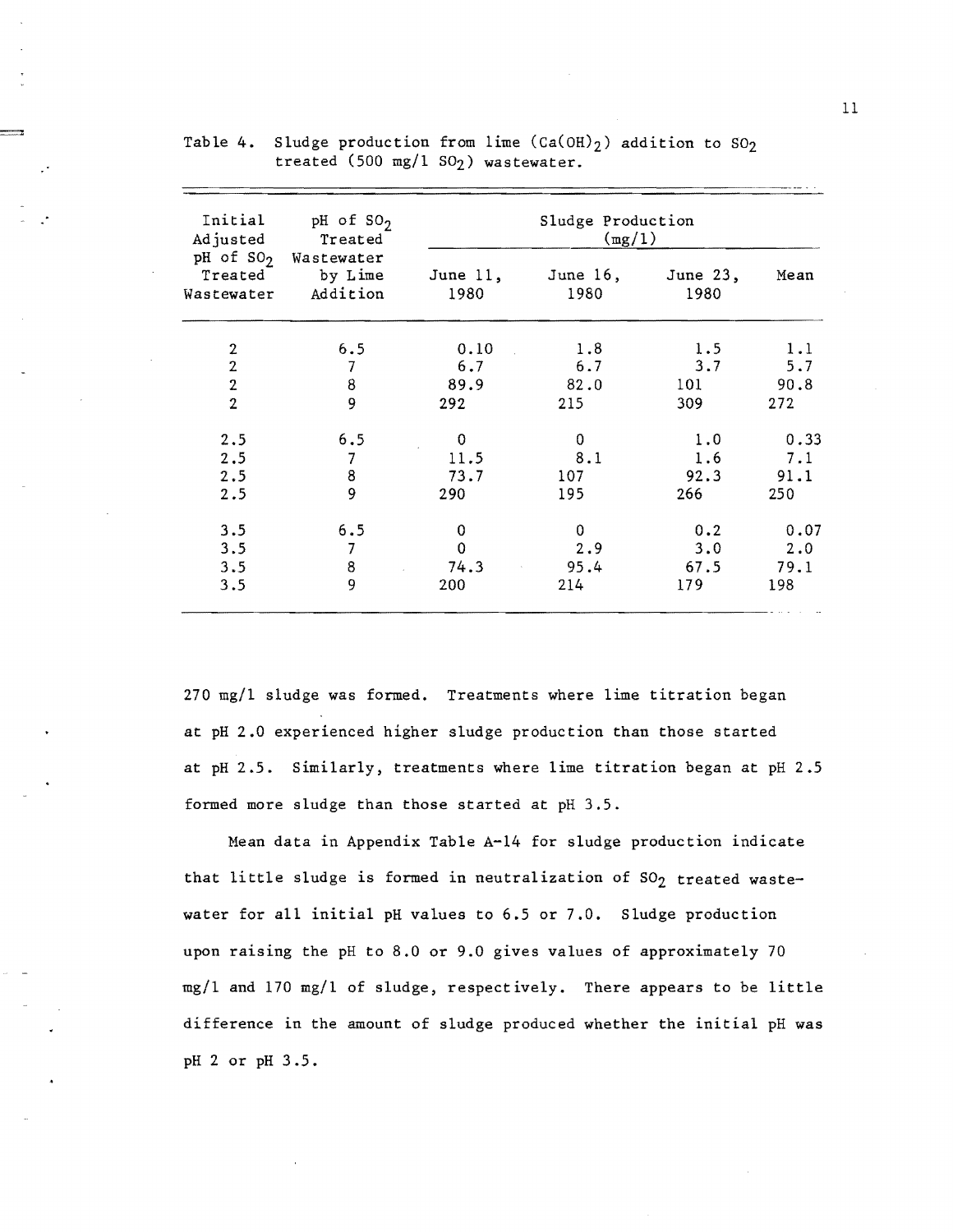

Figure 3. Sludge produced vs final pH after lime addition to S02 treated wastewater.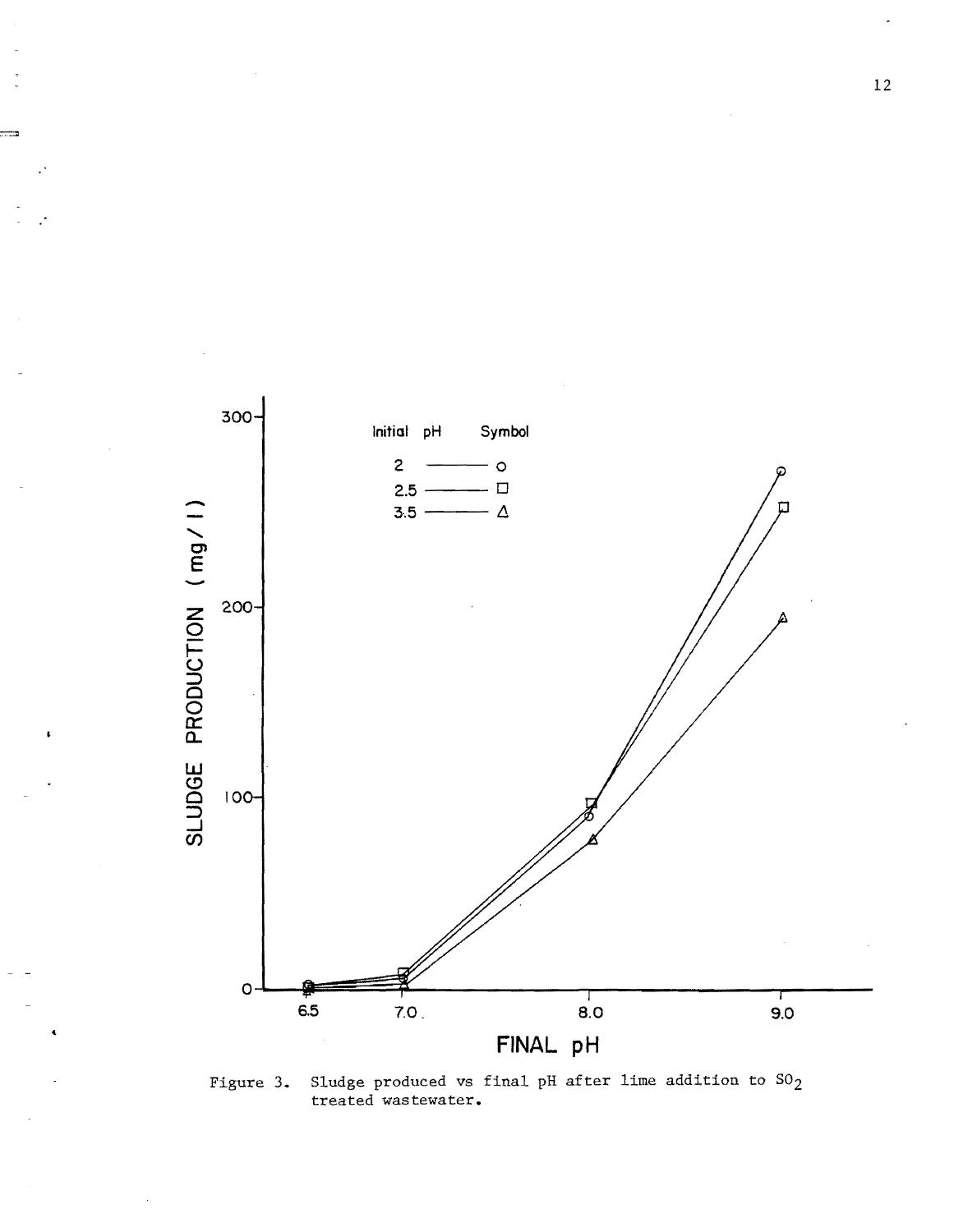The phosphorus removal graph (Figure 2) and the sludge production graph (Figure 3) are quite similar. This suggests that phosphorus removal is closely associated with the sludge produced, possibly hydroxyapatite precipitation (Metcalf and Eddy 1979) and/or adsorption of phosphorus onto calcite particles (Griffin and Jurinak 1973). As lime *was* added to the wastewater to neutralize  $H_2$ SO3 to  $H$ SO3<sup>-</sup> and SO3<sup>-\*</sup>, calcium carbonate precipitated as lime reacted with  $H_2$  SO3 and the "natural alkalinity" as depicted by Equations 1 and 2. Various species of phosphorus may be adsorbed onto these calcium carbonate crystals (Griffin and Jurinak 1973). As the "natural alkalinity" was consumed by the reaction with calcium, hydroxyapatite precipitated, removing larger quantities of phosphorus. The  $pK_{a2}$  of the carbonate equilibrium system, as shown in Equation 4, regulates the mole fraction of  $CO_3$ <sup>=</sup> in solution relative to other carbonate species. This value is generally pH 8.3

$$
HCO_3^- + OH^- \stackrel{+}{\downarrow} CO_3 = + H_2O \qquad \qquad \qquad \ldots \qquad \qquad \ldots \qquad \ldots \qquad (4)
$$

 $pK_a = 8.3$  (Sawyer and McCarty 1978). This pH must be approached for efficient CaCO<sub>3</sub> formation. Thus there is little sludge production and, consequently, little phosphorus removal at the more neutral pH values.

In summary, as lime was added to wastewater treated with 500 mg/l S02, calcium carbonate, calcium sulfite, or calcium sulfate appear to be formed as the pH is raised. This resulted in high sludge formation. Concomitant with the sludge formation, however, *was* adsorption of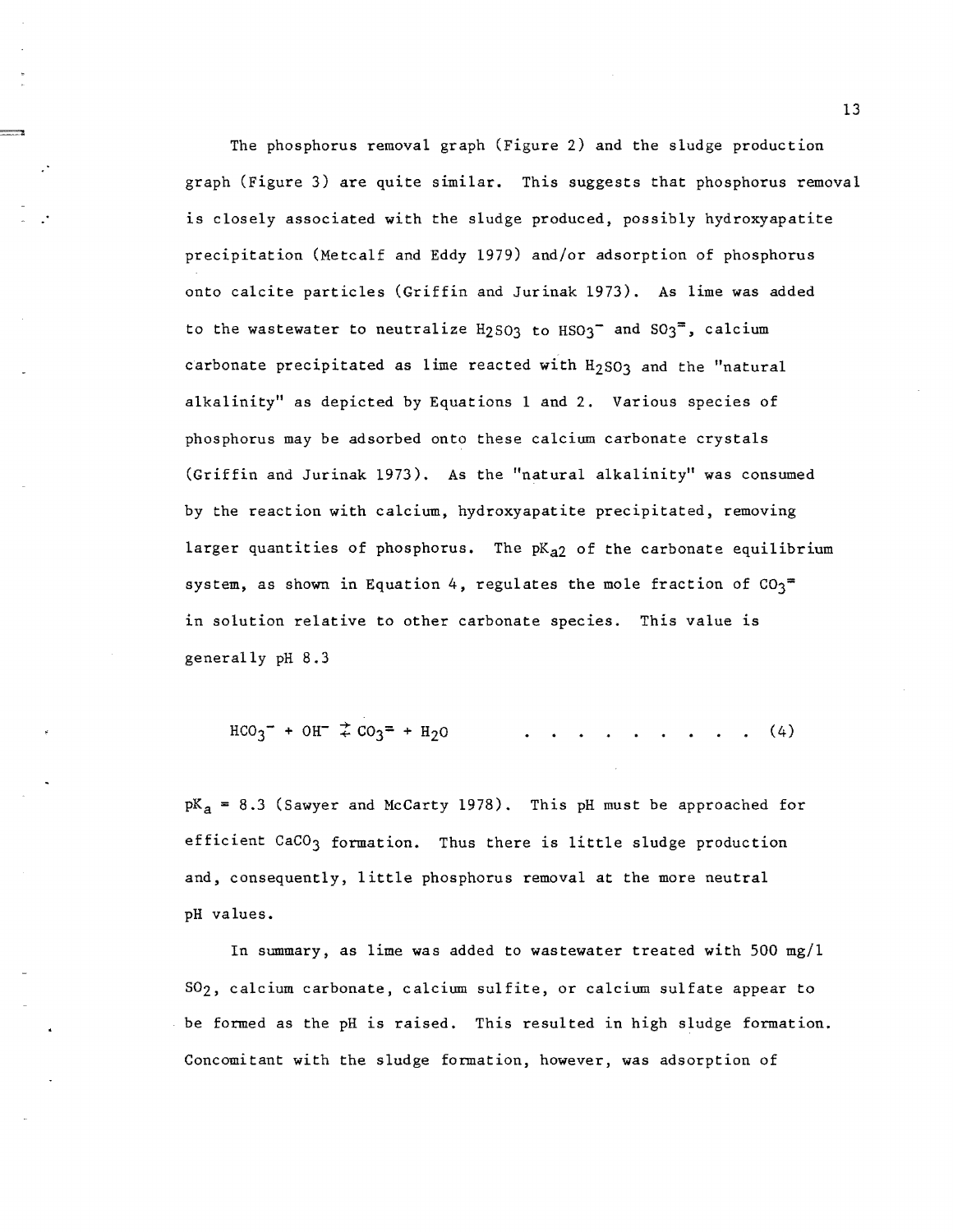phosphorus species onto the calcium carbonate or other crystals and hydroxyapatite formation may have occurred after the natural alkalinity in the wastewater was consumed. Thus, phosphorus removal is achieved only at the expense of the copious sludge production. Metcalf and Eddy (1979), in response to such a problem, stated that the use of lime for phosphorus removal is limited because lime produced low phosphorus levels only at high pH values.

#### Conclusions

Conclusions reached in this study are:

1) When pH-adjusted  $SO_2$  is titrated to neutrality with lime 100 percent more lime is required when beginning the titration at pH 2.0 instead of pH 2.5. Over 100 percent more lime is required when titrating from pH 2.5 instead of pH 3.5.

2) Phosphorus removal is most prevalent when the wastewater solution is titrated to pH 9, with very little phosphorus removal occurring at pH 6.5 and pH 7.

3) There is little sludge produced when lime titrations proceed to pH 6.5 and pH 7. However, succeedingly increasing amounts of sludge are formed at pH 8 and pH 9.

4) Phosphorus removal appears to be intimately associated with sludge production.

5) There is little difference in the amount of sludge produced during lime treatment of 802 treated wastewater whether the initial pH was pH 2 or pH 3.5.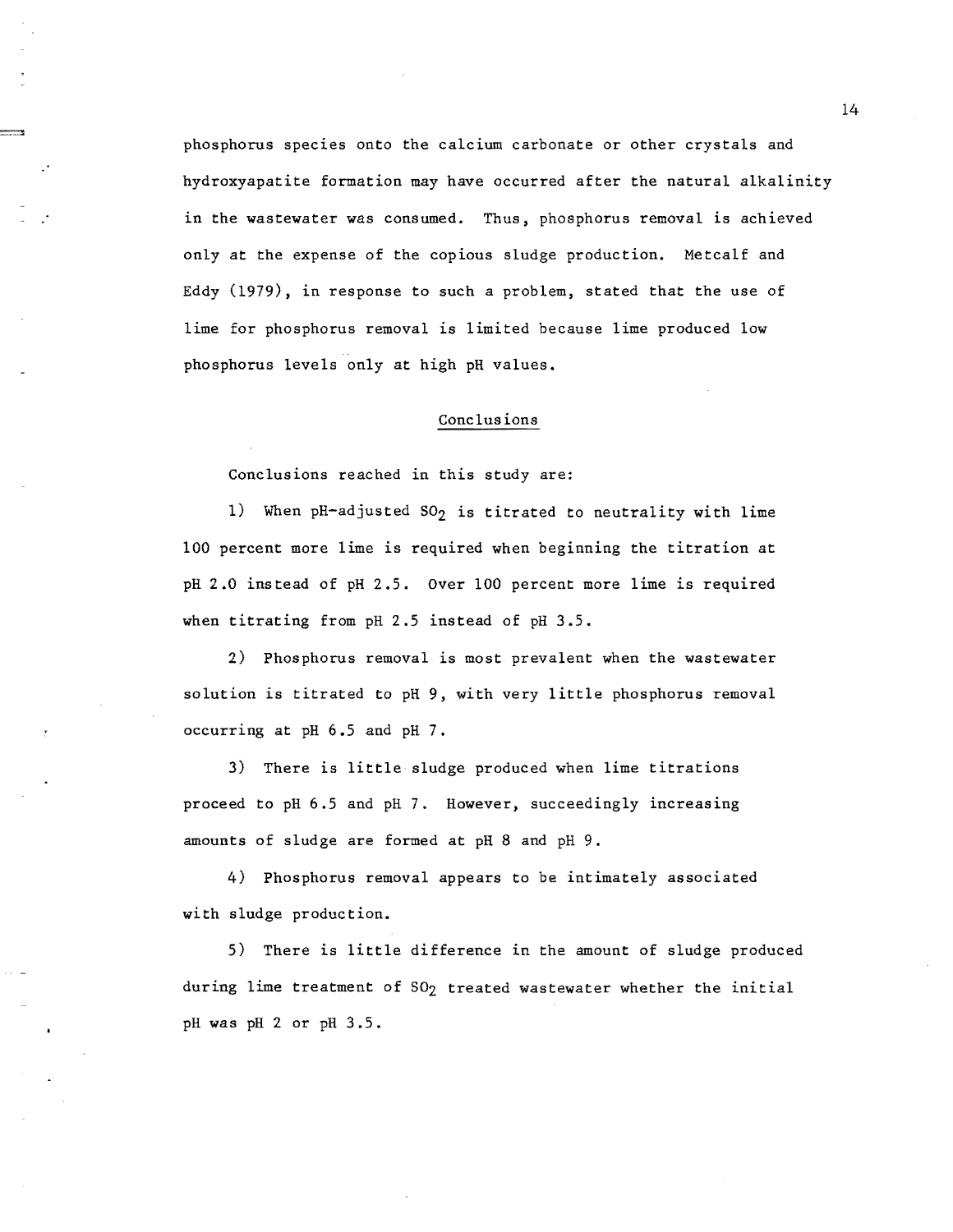#### Future Required Studies

Important studies required for the future includes:

1) Evaluate the bicarbonate-carbonate-alka1inity system with respect to sulfur dioxide addition to wastewater.

2) Determine if after S02 addition to wastewater and air stripping there remains any "natural alkalinity."

3) Determine lime requirements of  $SO<sub>2</sub>$  treated and air stripped wastewater.

#### References

- APHA. 1975. Standard methods for the examination of water and wastewater. 14th Edition. American Public Health Association, Washington, D.C. 1193 p.
- Boischot, P., M. Coppenet, and J. Herbert. 1950. Fixation de I' acide phosphorique sur Ie calcaire des soil. Plant and Soil, 2:311-322.
- Cole, C. V., S. R. Olsen, and C. O. Scott. 1953. The nature of phosphate sorption by calcium carbonate. Soil Sci. Soc. Amer. Proc., 17:352-356.
- EPA. 1976. Process design manual for phosphorus removal. U.S. EPA 625/1-76-001a, U.S. Environmental Protection Agency Technology Transfer. April.
- Griffin, R. A., and J. J. Jurinak. 1973. The interaction of phosphate with calcite. Soil Sci. Soc. Am. Proc., 38:75-79.
- Karanik, J. M., and N. L. Nemerow. 1965. Removal of algal nutrients. Water and Sewage Works, 112, 460.
- Ketchum, L. H., and P. C. Liao. 1979. Tertiary chemical treatment for phosphorus reduction using sequencing batch reactors. Jour. Water Poll. Control Fed., 51, 298.
- King, P. H., et al. 1979. Plant variables determine phosphorus removal methods. Water and Sewage Works, 126, Ref. No. R-82.
- Metcalf and Eddy, Inc. 1979. Wastewater engineering: Treatment, disposal, reuse. McGraw-Hill, New York. 920 pp.

Sawyer, C. N., and P. L. McCarty. 1978. Chemistry for environmental engineering. McGraw-Hill Book Co., New York. p. 519.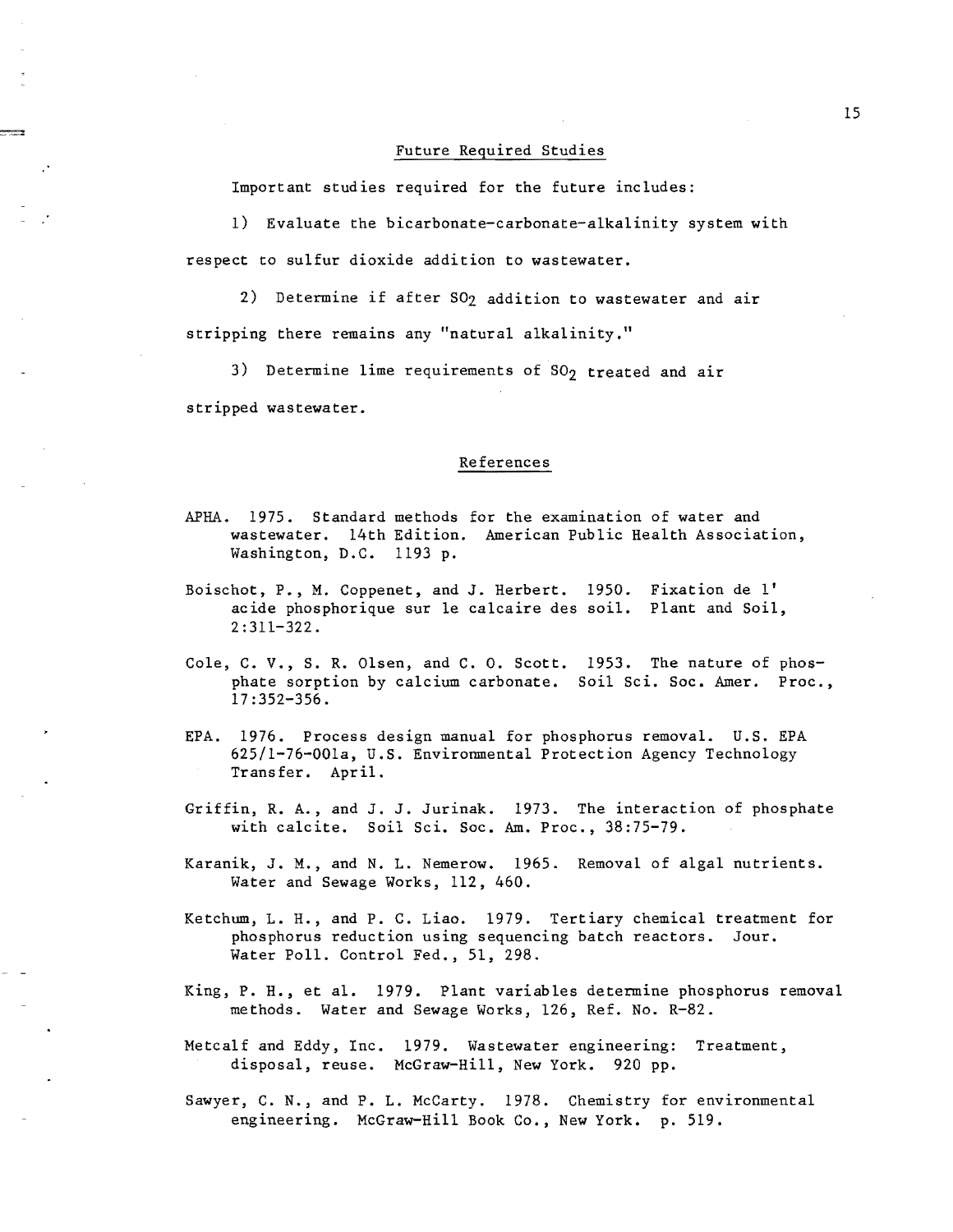#### APPENDIX

Table A-1.\* Lime requirements  $(\text{Ca(OH)}_2)$  for neutralization of secondary wastewater effluent treated with 500 mg/l 802 and pH adjusted (April 4, 1980). Data for the total phosphorus remaining in solution and the sludge produced after lime treatment are also presented.

| Initial<br>Adjusted<br>pH of $SO2$<br>Treated<br>$(500 \text{ mg}/1)$<br>as $S0_2$ )<br>Wastewater | pH of $SO2$<br>Treated<br>Wastewater<br>Neutralized<br>by Lime<br>Addition | Lime<br>Requirement<br>$(mg/1 Ca(OH)_{2})$ | Total<br>Phosphorus<br>in<br>Supernatant<br>(mg/LTP) | Sludge<br>Produced<br>(mg/1) |
|----------------------------------------------------------------------------------------------------|----------------------------------------------------------------------------|--------------------------------------------|------------------------------------------------------|------------------------------|
| 2                                                                                                  | 7                                                                          | $382 -$                                    | 2.98                                                 | 16.5                         |
| $\overline{c}$                                                                                     | 8                                                                          | 518                                        | 1.90                                                 | 62.7                         |
| $\overline{c}$                                                                                     | 9                                                                          | 540                                        | 0.650                                                | 142                          |
| $\overline{2}$                                                                                     | 10                                                                         | 738                                        | 0.110                                                | 493                          |
| 2.5                                                                                                | 7                                                                          | 225                                        | 3.11                                                 | 17.2                         |
| 2.5                                                                                                | 8                                                                          | 242                                        | 1.95                                                 | 101                          |
| 2.5                                                                                                | 9                                                                          | 585                                        | 0.699                                                | 254                          |
| 2.5                                                                                                | 10                                                                         | 471                                        | 0.202                                                | 489                          |
| Secondary Sewage                                                                                   | Alkalinity 255 mg/l as $CaCO3$                                             |                                            | 3.18                                                 |                              |

\*Data not used in mean calculation of lime requirements, total phosphorus or sludge produced.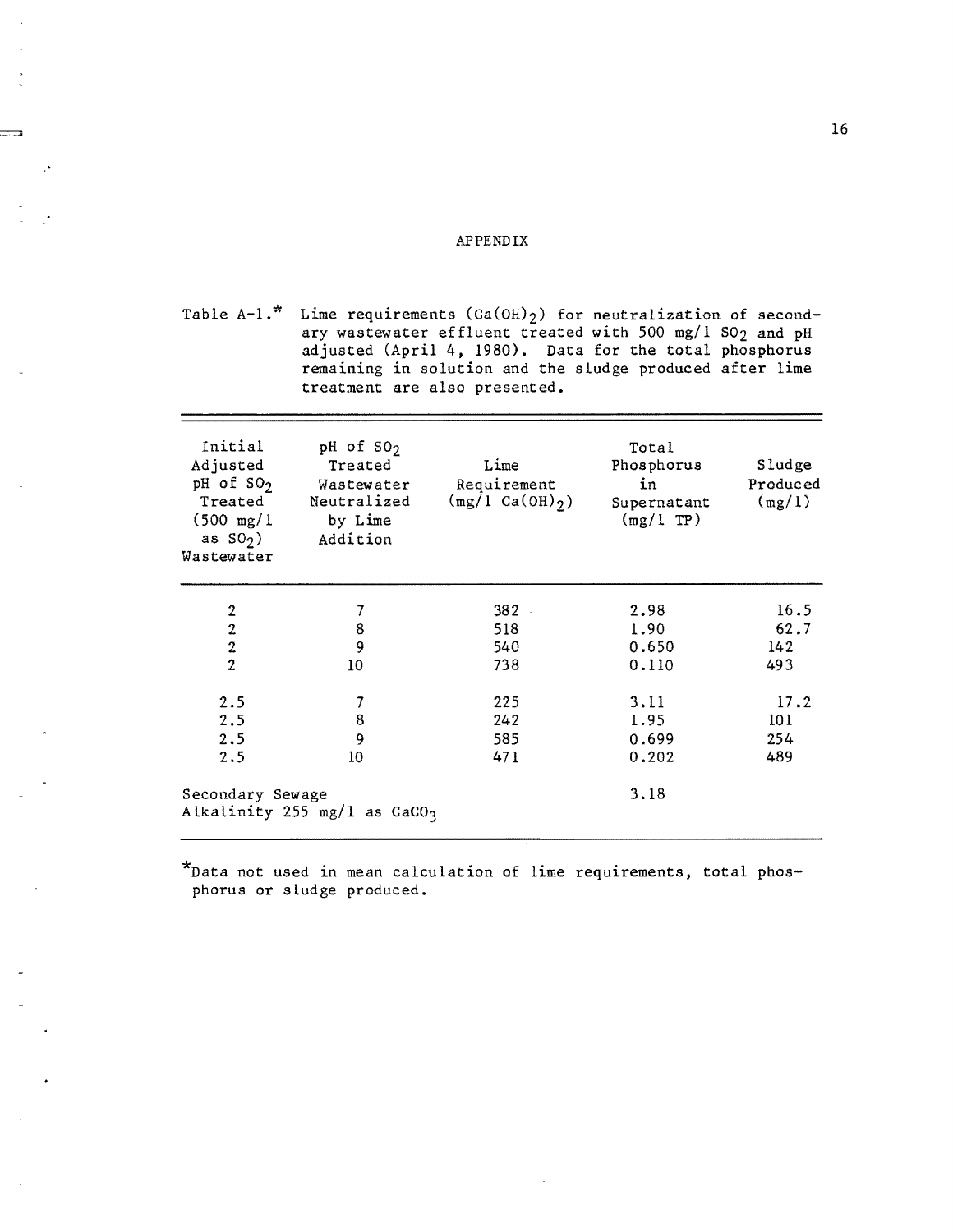Table A-2. Lime requirements  $(Ca(OH)_2)$  for neutralization of secondary wastewater effluent treated with 500 mg/l  $SO_2$  and pH adjusted (April 8, 1980). Data for the total phosphorus remaining in solution and the sludge produced after lime treatment are also presented.

| Initial<br>Adjusted<br>pH of $SO2$<br>Treated<br>$(500 \text{ mg}/1)$<br>as $S0_2$ )<br>Wastewater | pH of $SO2$<br>Treated<br>Wastewater<br>Neutralized<br>by Lime<br>Addition | Lime<br>Requirement<br>$(mg/l Ca(OH)_{2})$ | Total<br>Phosphorus<br>in<br>Supernatant<br>$(mg/l$ TP) | Sludge<br>Produced<br>(mg/1) |
|----------------------------------------------------------------------------------------------------|----------------------------------------------------------------------------|--------------------------------------------|---------------------------------------------------------|------------------------------|
| $\mathbf{2}$                                                                                       | 7                                                                          | 805                                        | 5.62                                                    | 9.7                          |
| $\overline{2}$                                                                                     | 8                                                                          | 880                                        | 2.12                                                    | 58.1                         |
| $\overline{2}$                                                                                     | 9                                                                          | 930                                        | 0.762                                                   | 110                          |
| $\overline{2}$                                                                                     | 10                                                                         | 994                                        | 0.097                                                   | 392                          |
| 2.5                                                                                                | 7                                                                          | 410                                        | 5.96                                                    | 11.3                         |
| 2.5                                                                                                | 8                                                                          | 462                                        | 2.72                                                    | 92.0                         |
| 2.5                                                                                                | 9                                                                          | 529                                        | 0.911                                                   | 100                          |
| 2.5                                                                                                | 10                                                                         | 624                                        | 0.526                                                   | 312                          |
| Secondary Sewage                                                                                   | Alkalinity 288 mg/l as CaCO3                                               |                                            | 6.16                                                    |                              |

t.

 $\mathcal{L}$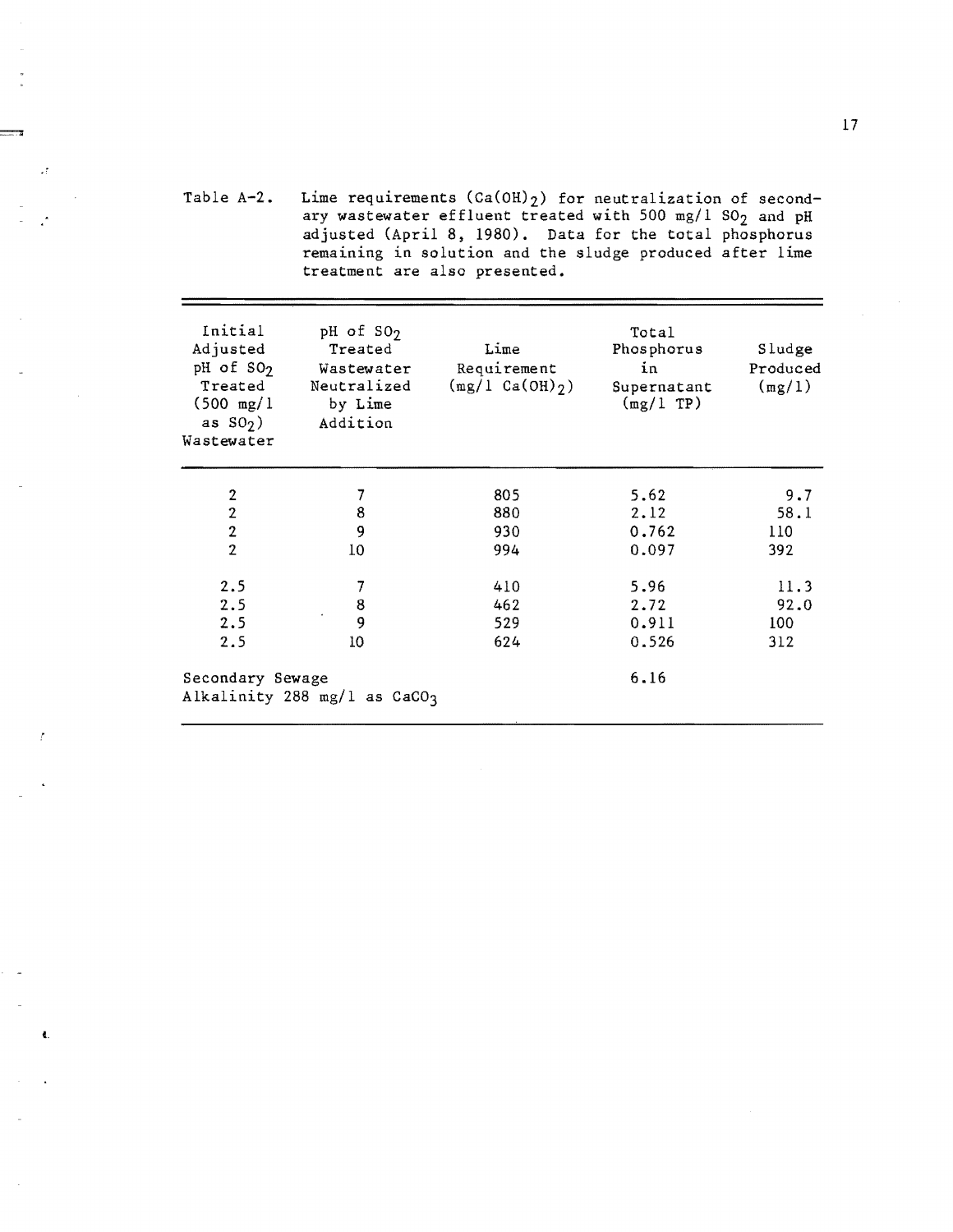Table A-3. Lime requirements  $(Ca(OH)_2)$  for neutralization of secondary wastewater effluent treated with 500 mg/l  $SO_2$  and pH adjusted (April 9, 1980). Data for the total phosphorus remaining in solution and the sludge produced after lime treatment are also presented.

| Initial<br>Adjusted<br>$pH$ of $SO2$<br>Treated<br>$(500 \text{ mg}/1)$<br>as $SO2$ )<br>Wastewater | pH of SO <sub>2</sub><br>Treated<br>Wastewater<br>Neutralized<br>by Lime<br>Addition | Lime<br>Requirement<br>$(mg/1 Ca(OH)_{2})$ | Total<br>Phosphorus<br>in<br>Supernatant<br>(mg/1 TP) | Sludge<br>Produced<br>(mg/1) |
|-----------------------------------------------------------------------------------------------------|--------------------------------------------------------------------------------------|--------------------------------------------|-------------------------------------------------------|------------------------------|
| $\boldsymbol{2}$                                                                                    | 7                                                                                    | 638                                        | 7.50                                                  | 17.6                         |
| $\overline{2}$                                                                                      | $\bf 8$                                                                              | 730                                        | 4.08                                                  | 93.1                         |
| $\boldsymbol{2}$                                                                                    | 9                                                                                    | 791                                        | 0.298                                                 | 163                          |
| $\overline{2}$                                                                                      | 10                                                                                   | 837                                        | $\mathbf 0$                                           | 502                          |
| 2.5                                                                                                 | 7                                                                                    | 384                                        | 8.11                                                  | 9.2                          |
| 2.5                                                                                                 | $\bf8$                                                                               | 457                                        | 5.43                                                  | 48.0                         |
| 2.5                                                                                                 | 9                                                                                    | 488                                        | 0.358                                                 | 199                          |
| 2.5                                                                                                 | 10                                                                                   | 540                                        | 0.103                                                 | 486                          |
| Secondary Sewage                                                                                    | Alkalinity 287 mg/l as $CaCO3$                                                       |                                            | 8.32                                                  |                              |
|                                                                                                     |                                                                                      |                                            |                                                       |                              |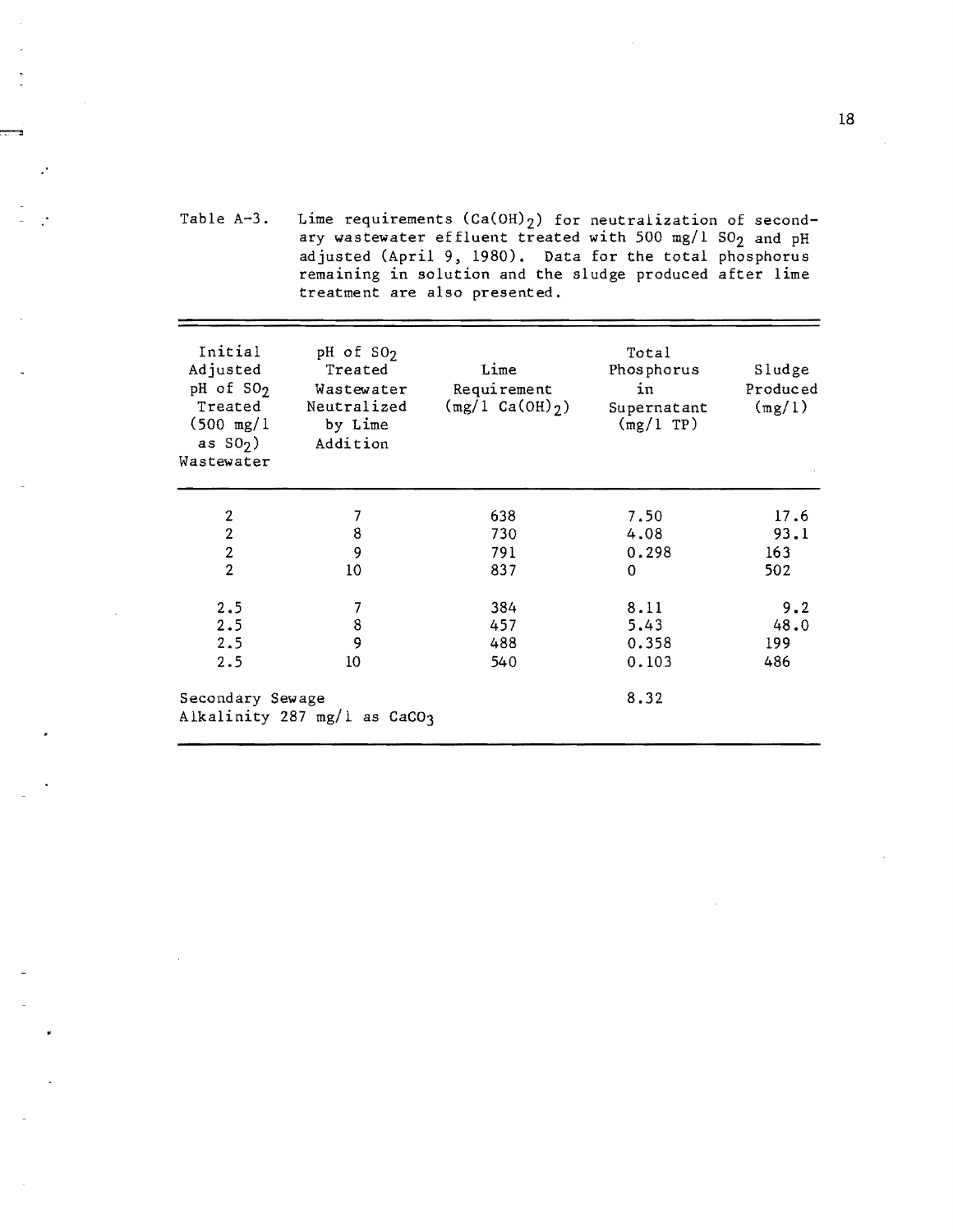Table  $A-4$ .\* Lime requirements  $(Ca(OH))$  for neutralization of secondary wastewater effluent treated with 500 mg/l  $SO_2$  and pH adjusted (April 15, 1980). Data for the total phosphorus remaining in solution and the sludge produced after lime treatment are also presented.

| Initial<br>Adjusted<br>pH of SO <sub>2</sub><br>Treated<br>$(500 \text{ mg}/1)$<br>as $S0_2$ )<br>Wastewater | pH of SO <sub>2</sub><br>Treated<br>Wastewater<br>Neutralized<br>by Lime<br>Addition | Lime<br>Requirement<br>$(mg/1 Ca(OH)_{2})$ | Total<br>Phosphorus<br>in<br>Supernatant<br>$(\text{mg}/1 \text{ TP})$ | Sludge<br>Produced<br>(mg/1) |
|--------------------------------------------------------------------------------------------------------------|--------------------------------------------------------------------------------------|--------------------------------------------|------------------------------------------------------------------------|------------------------------|
| 2                                                                                                            | 7                                                                                    | 244                                        | 3.25                                                                   |                              |
| $\overline{c}$                                                                                               | 8                                                                                    | 304                                        | 3.03                                                                   |                              |
| $\frac{2}{2}$                                                                                                | 9                                                                                    | 285                                        | 1.06                                                                   |                              |
|                                                                                                              | 10 <sup>°</sup>                                                                      | 321                                        | 0.228                                                                  |                              |
| 2.5                                                                                                          | 7                                                                                    | 165                                        | 3.16                                                                   |                              |
| 2.5                                                                                                          | 8                                                                                    | 286                                        | 2.97                                                                   |                              |
| 2.5                                                                                                          | 9                                                                                    | 178                                        | 2.01                                                                   |                              |
| 2.5                                                                                                          | 10                                                                                   | 410                                        | 2.52                                                                   |                              |
| 3.5                                                                                                          | $\overline{7}$                                                                       | 93.0                                       |                                                                        |                              |
| 3.5                                                                                                          | 8                                                                                    | 118.5                                      |                                                                        |                              |
| 3.5                                                                                                          | 9                                                                                    | 135.0                                      |                                                                        |                              |
| 3.5                                                                                                          | 10                                                                                   | 163.5                                      |                                                                        |                              |
| Secondary Sewage                                                                                             | Alkalinity 286 mg/l as $CaCO3$                                                       |                                            | 3.40                                                                   |                              |

\*Data not used in mean calculation of lime requirements, total phosphorus or sludge produced.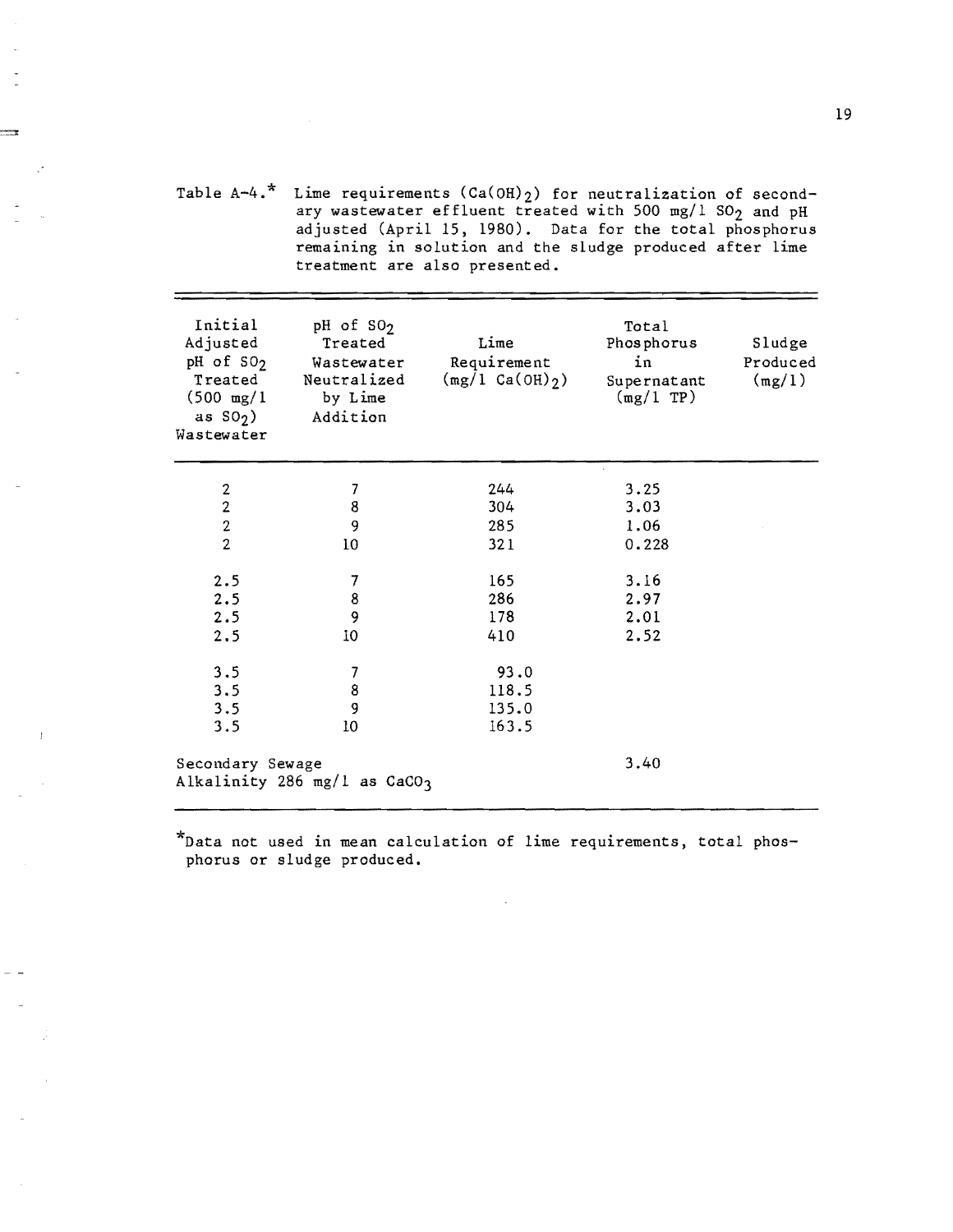Table  $A-5.*$  Lime requirements  $(Ca(OH)_2)$  for neutralization of secondary wastewater effluent treated with 500 mg/1 SO<sub>2</sub> and pH adjusted (April 16, 1980). Data for the total phosphorus remaining in solution and the sludge produced after lime treatment are also presented.

| Initial<br>Adjusted<br>pH of $SO2$<br>Treated<br>$(500 \text{ mg}/1)$<br>as $SO2$ )<br>Wastewater | pH of $SO2$<br>Treated<br>Wastewater<br>Neutralized<br>by Lime<br>Addition | Lime<br>Requirement<br>$(mg/1 Ca(OH)_{2})$ | Total<br>Phosphorus<br>in<br>Supernatant<br>(mg/1 TP) | Sludge<br>Produced<br>(mg/1) |
|---------------------------------------------------------------------------------------------------|----------------------------------------------------------------------------|--------------------------------------------|-------------------------------------------------------|------------------------------|
| $\overline{c}$                                                                                    | $\overline{\mathcal{I}}$                                                   | 1878                                       | 3.40                                                  | 3.6                          |
| $\overline{c}$                                                                                    | 8                                                                          | 1900                                       | 1.78                                                  | 59.7                         |
| $\overline{2}$                                                                                    | 9                                                                          | 1845                                       | 0.302                                                 | 112                          |
| $\overline{2}$                                                                                    | 10                                                                         | 1957                                       | 0.290                                                 | 253                          |
| 2.5                                                                                               | 7                                                                          | 802                                        | 3.54                                                  | 3.0                          |
| 2.5                                                                                               | 8                                                                          | 890                                        | 2.74                                                  | 62.1                         |
| 2.5                                                                                               | 9                                                                          | 622                                        | 0.648                                                 | 97.8                         |
| 2.5                                                                                               | 10                                                                         | 825                                        | 0.108                                                 | 190                          |
| Secondary Sewage                                                                                  | Alkalinity 305 mg/l as $CaCO3$                                             |                                            | 4.08                                                  |                              |

\*Data not used in mean calculation of lime requirements, total phosphorus or sludge produced.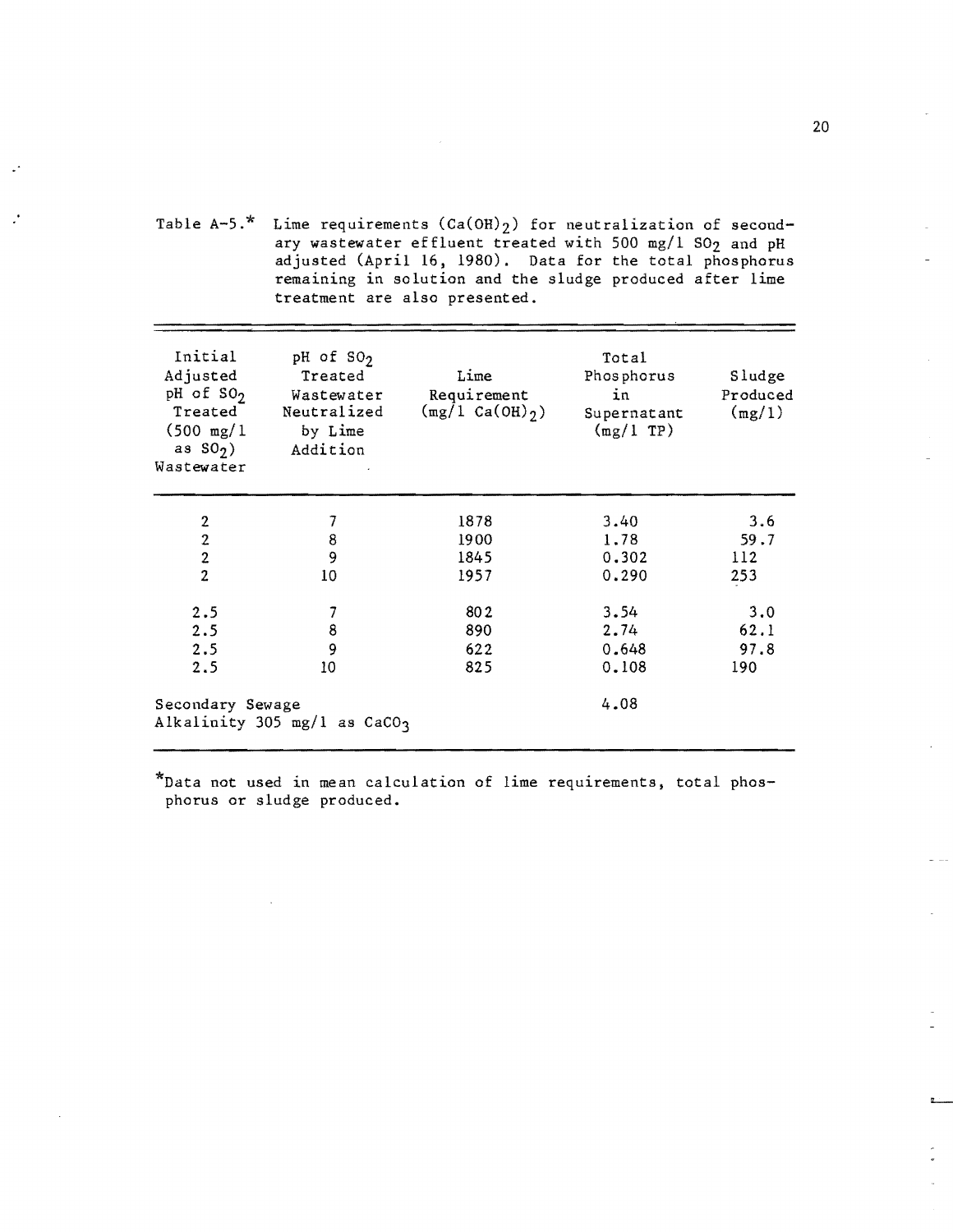Table A-6.\* Lime requirements  $(\text{Ca(OH)}_{2})$  for neutralization of secondary wastewater effluent treated with 500 mg/l  $SO_2$  and pH adjusted CApril 18, 1980). Data for the total phosphorus remaining in solution and the sludge produced after lime treatment are also presented.

| Initial<br>Adjusted<br>pH of SO <sub>2</sub><br>Treated<br>$(500 \text{ mg}/1)$<br>as $S(0, 0)$<br>Wastewater | pH of $SO2$<br>Treated<br>Wastewater<br>Neutralized<br>by Lime<br>Addition | Lime<br>Requirement<br>$(\text{mg}/1 \text{ Ca(OH)}_2)$ | Total<br>Phosphorus<br>in<br>Supernatant<br>(mg/1 TP) | Sludge<br>Produced<br>(mg/1) |
|---------------------------------------------------------------------------------------------------------------|----------------------------------------------------------------------------|---------------------------------------------------------|-------------------------------------------------------|------------------------------|
| $\boldsymbol{2}$                                                                                              | 7                                                                          | 975                                                     | 5.74                                                  |                              |
| $\overline{2}$                                                                                                | 8                                                                          | 1032                                                    | 1.36                                                  |                              |
| $\overline{2}$                                                                                                | 9                                                                          | 1117                                                    | 0.064                                                 |                              |
| $\overline{2}$                                                                                                | 10                                                                         | 1275                                                    | 0.061                                                 |                              |
| 2.5                                                                                                           | 7                                                                          | 466                                                     | 6.79                                                  |                              |
| 2.5                                                                                                           | 8                                                                          | 541                                                     | 0.467                                                 |                              |
| 2.5                                                                                                           | 9                                                                          | 616                                                     | 0.169                                                 |                              |
| 2.5                                                                                                           | 10                                                                         | 776                                                     | 0.095                                                 |                              |
| Secondary Sewage                                                                                              | Alkalinity 310 mg/l as CaCO3                                               |                                                         | 8.30                                                  |                              |

\*Data not used in mean calculation of lime requirements, total phosphorus or sludge produced.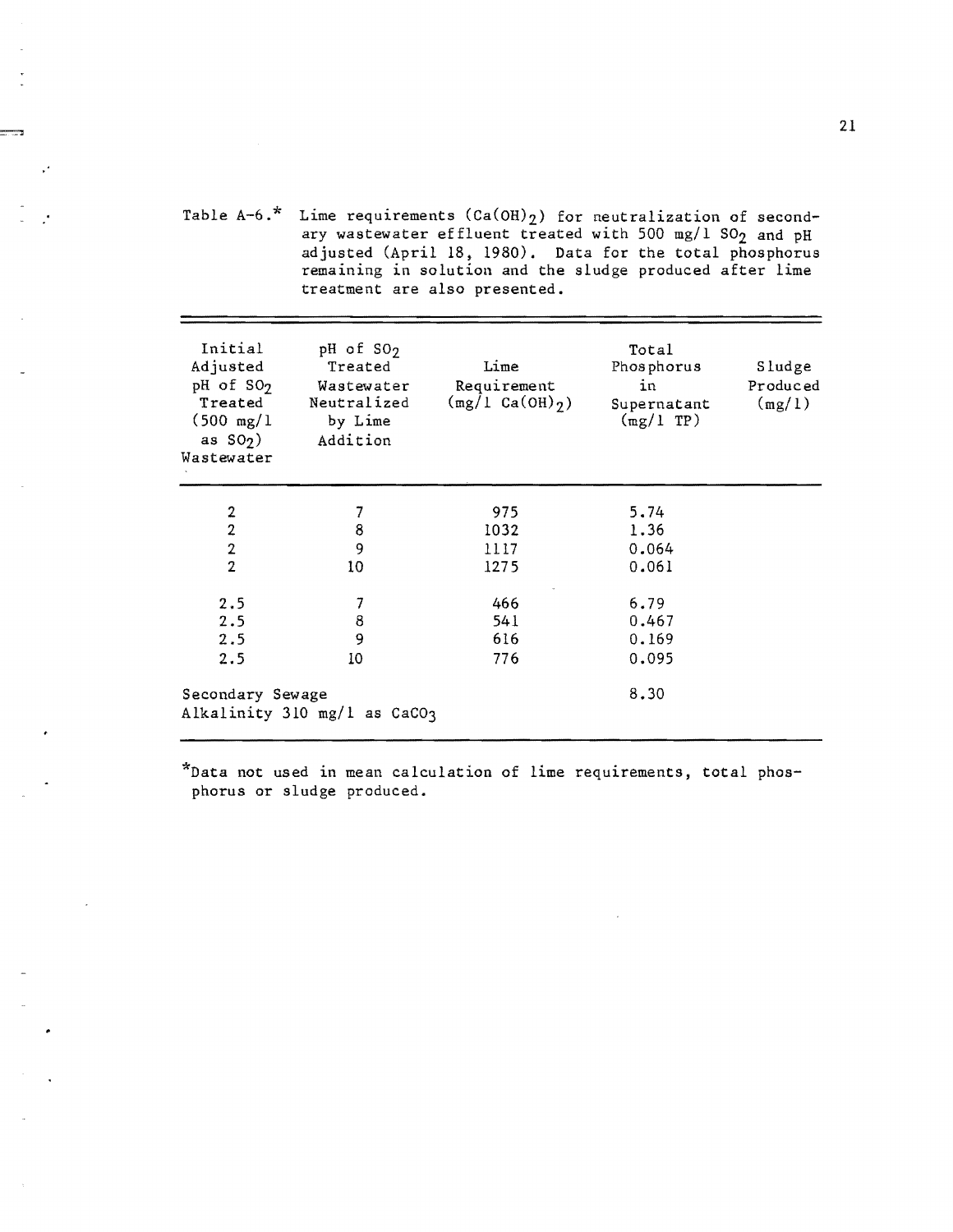Table A-7. Lime requirements  $(Ca(OH))$  for neutralization of secondary wastewater effluent treated with 500 mg/l  $SO_2$  and pH adjusted (April 25, 1980). Data for the total phosphorus remaining in solution and the sludge produced after lime treatment are also presented.

| Initial<br>Adjusted<br>pH of SO <sub>2</sub><br>Treated<br>$(500 \text{ mg}/1)$<br>as $SO2$ )<br>Wastewater | pH of SO <sub>2</sub><br>Treated<br>Wastewater<br>Neutralized<br>by Lime<br>Addition | Lime<br>Requirement<br>$(mg/1 Ca(OH)_{2})$ | Total<br>Phosphorus<br>in<br>Supernatant<br>$(mg/1)$ TP) | Sludge<br>Produced<br>(mg/1) |
|-------------------------------------------------------------------------------------------------------------|--------------------------------------------------------------------------------------|--------------------------------------------|----------------------------------------------------------|------------------------------|
| $\boldsymbol{2}$                                                                                            | 7                                                                                    | 764                                        | 2.87                                                     | 3.7                          |
| $\overline{\mathbf{c}}$                                                                                     | 8                                                                                    | 789                                        | 2.60                                                     | 13.7                         |
| $\overline{2}$                                                                                              | 9                                                                                    | 810                                        | 0.276                                                    | 98.1                         |
| $\overline{2}$                                                                                              | 10                                                                                   | 848                                        | 0.190                                                    | 226.0                        |
| 2.5                                                                                                         | 7                                                                                    | 305                                        | 2.90                                                     | 3.1                          |
| 2.5                                                                                                         | 8                                                                                    | 350                                        | 2.60                                                     | 40.8                         |
| 2.5                                                                                                         | 9                                                                                    | 377                                        | 0.291                                                    | 97.6                         |
| 2.5                                                                                                         | 10                                                                                   | 406                                        | 0.151                                                    | 191                          |
| Secondary Sewage                                                                                            |                                                                                      | 285                                        | 3.10                                                     |                              |
|                                                                                                             |                                                                                      |                                            |                                                          |                              |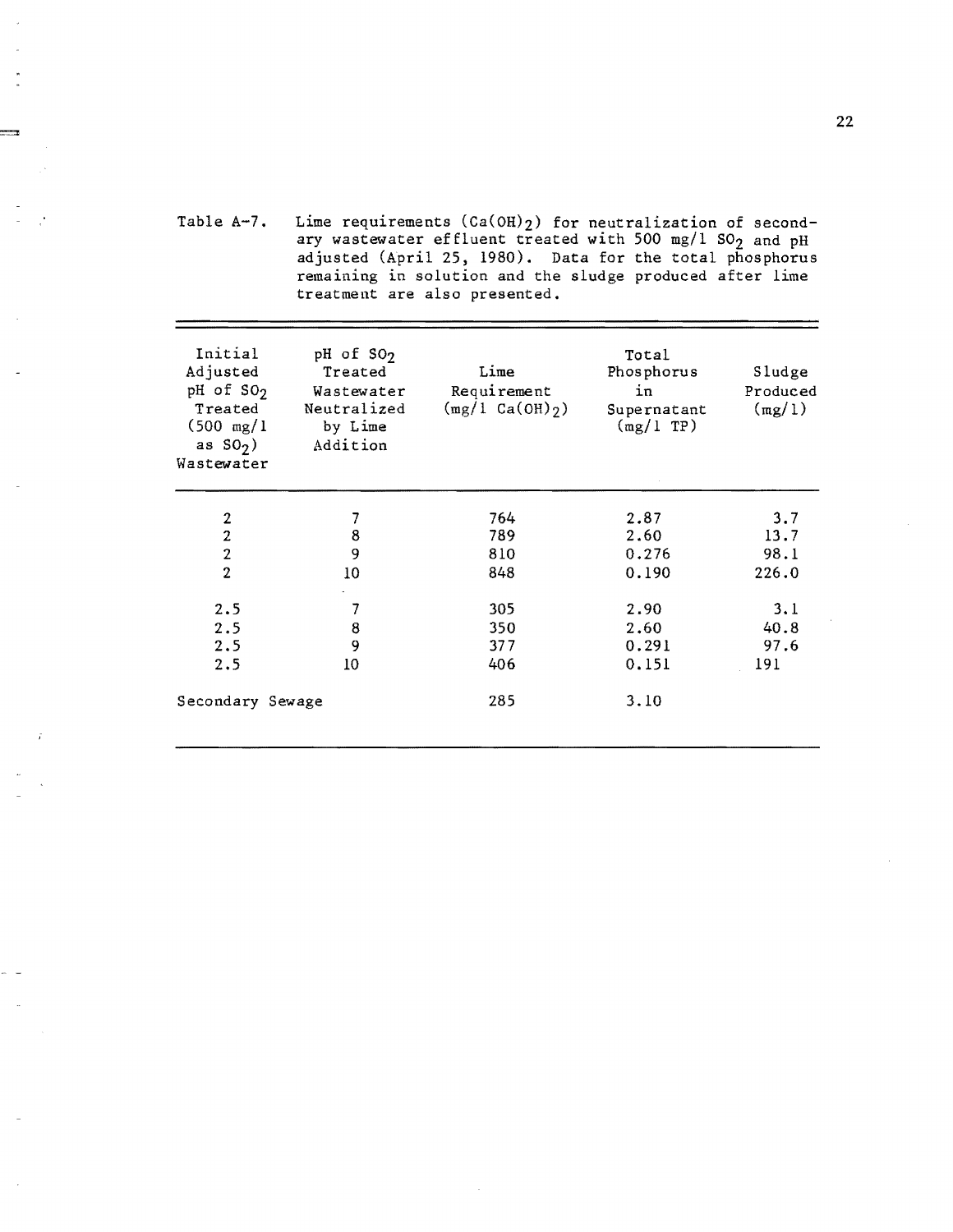Table A-8. Lime requirements  ${\rm (Ca(OH)_2)}$  for neutralization of secondary wastewater effluent treated with 500 mg/l S02 and pH adjusted (May 16, 1980). Data for the total phosphorus remaining in solution and the sludge produced after lime treatment are also presented.

| Initial<br>Adjusted<br>$pH$ of $SO2$<br>Treated<br>$(500 \text{ mg}/1)$<br>as $S()$<br>Wastewater | pH of $SO2$<br>Treated<br>Wastewater<br>Neutralized<br>by Lime<br>Addition | Lime<br>Requirement<br>$(\text{mg}/1 \text{ Ca(OH)}_2)$ | Total<br>Phosphorus<br>in<br>Supernatant<br>(mg/1 TP) | Sludge<br>Produced<br>(mg/1) |
|---------------------------------------------------------------------------------------------------|----------------------------------------------------------------------------|---------------------------------------------------------|-------------------------------------------------------|------------------------------|
| $\overline{2}$                                                                                    | 6.5                                                                        | 771                                                     | 2.80                                                  | 4.4                          |
| $\overline{2}$                                                                                    | $\overline{7}$                                                             | 798                                                     | 2.72                                                  | 13.4                         |
|                                                                                                   | 8                                                                          | 818                                                     | 1.18                                                  | 53.0                         |
| $\frac{2}{2}$                                                                                     | 9                                                                          | 888                                                     | 0.160                                                 | 98.1                         |
| 2.5                                                                                               | 6.5                                                                        | 311                                                     | 3.58                                                  | 3.1                          |
| 2.5                                                                                               | 7                                                                          | 352                                                     | 3.15                                                  | 12.7                         |
| 2.5                                                                                               | 8                                                                          | 388                                                     | 2.32                                                  | 40.2                         |
| 2.5                                                                                               | 9                                                                          | 406                                                     | 0.258                                                 | 80.5                         |
| 3.5                                                                                               | 6.5                                                                        | 115                                                     | 3.35                                                  | 3.3                          |
| 3.5                                                                                               | $\overline{7}$                                                             | 178                                                     | 3.35                                                  | 2.8                          |
| 3.5                                                                                               | 8                                                                          | 226                                                     | 2.80                                                  | 36.5                         |
| 3.5                                                                                               | 9                                                                          | 316                                                     | 0.422                                                 | 114                          |
| Secondary Sewage                                                                                  | Alkalinity 273 mg/l as CaCO3                                               |                                                         | 3.58                                                  |                              |

-" -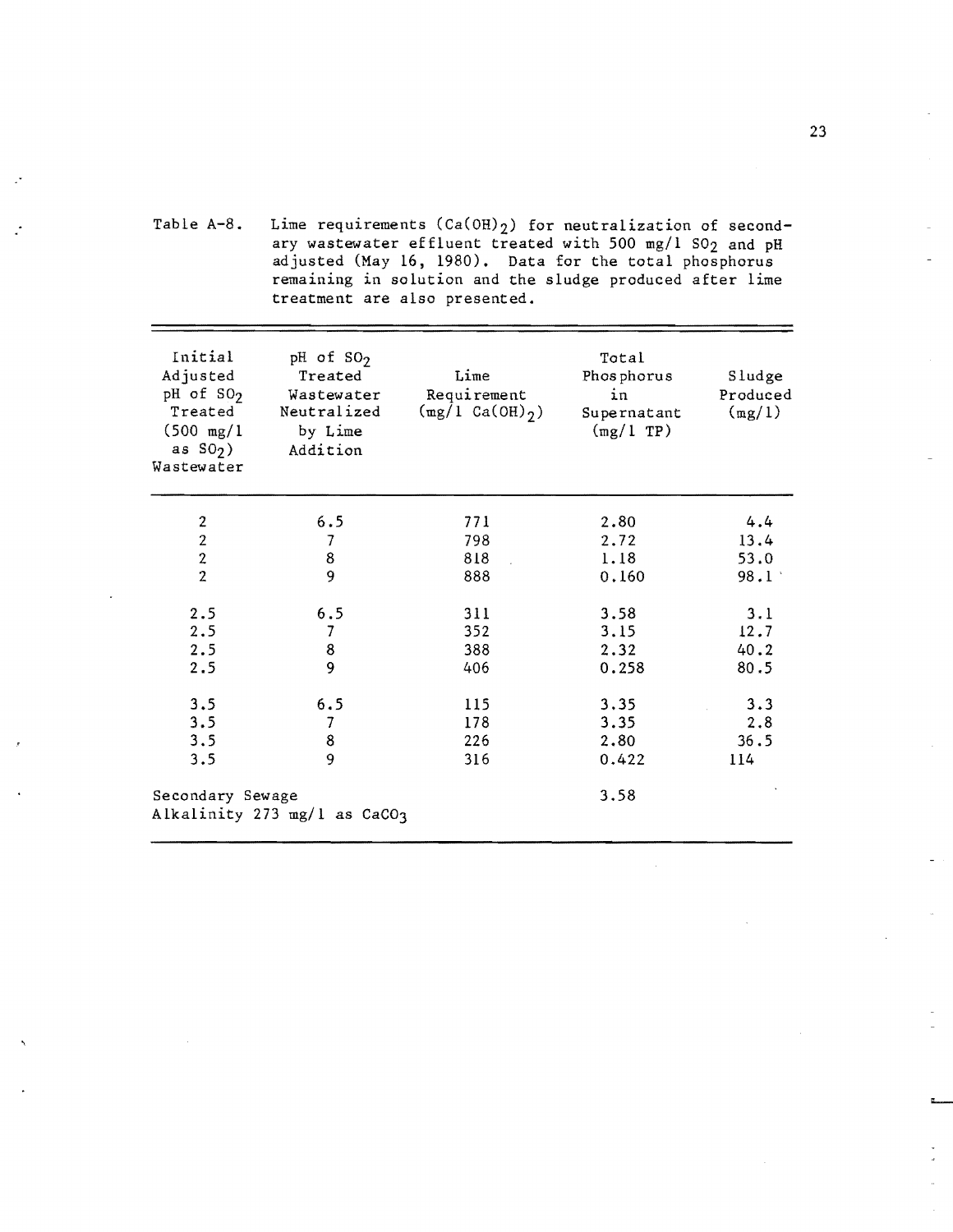Table A-9. Lime requirements  $(Ca(OH)_2)$  for neutralization of secondary wastewater effluent treated with 500 mg/l  $SO_2$  and pH adjusted (May 18, 1980). Data for the total phosphorus remaining in solution and the sludge produced after lime treatment are also presented.

| Initial<br>Adjusted<br>pH of $SO2$<br>Treated<br>$(500 \text{ mg}/1)$<br>as $S()$<br>Wastewater | pH of SO <sub>2</sub><br>Treated<br>Wastewater<br>Neutralized<br>by Lime<br>Addition | Lime<br>Requirement<br>$(mg/1 Ca(OH)_2)$ | Total<br>Phosphorus<br>in<br>Supernatant<br>(mg/1 TP) | Sludge<br>Produced<br>(mg/1) |
|-------------------------------------------------------------------------------------------------|--------------------------------------------------------------------------------------|------------------------------------------|-------------------------------------------------------|------------------------------|
|                                                                                                 | 6.5                                                                                  | 617                                      | 3.10                                                  | 0                            |
| $\frac{2}{2}$                                                                                   | 7                                                                                    | 649                                      | 2.98                                                  | 8.6                          |
| $\frac{2}{2}$                                                                                   | 8                                                                                    | 746                                      | 1.27                                                  | 73.4                         |
|                                                                                                 | 9                                                                                    | 908                                      | 0.163                                                 | 222                          |
| 2.5                                                                                             | 6.5                                                                                  | 282                                      | 3.44                                                  | 0.6                          |
| 2.5                                                                                             | $\overline{7}$                                                                       | 328                                      | 2.35                                                  | 9.3                          |
| 2.5                                                                                             | 8                                                                                    | 346                                      | 1.65                                                  | 61.8                         |
| 2.5                                                                                             | $\overline{9}$                                                                       | 376                                      | 0.27                                                  | 94.4                         |
| 3.5                                                                                             | 6.5                                                                                  | 102.                                     | 3.35                                                  | 0.1                          |
| 3.5                                                                                             | 7                                                                                    | 132                                      | 3.17                                                  | 3.0                          |
| 3.5                                                                                             | 8                                                                                    | 214                                      | 1.71                                                  | 51.3                         |
| 3.5                                                                                             | 9                                                                                    | 240                                      | 0.25                                                  | 94.3                         |
| Secondary Sewage                                                                                | Alkalinity 262 mg/l as CaCO3                                                         |                                          | 3.46                                                  |                              |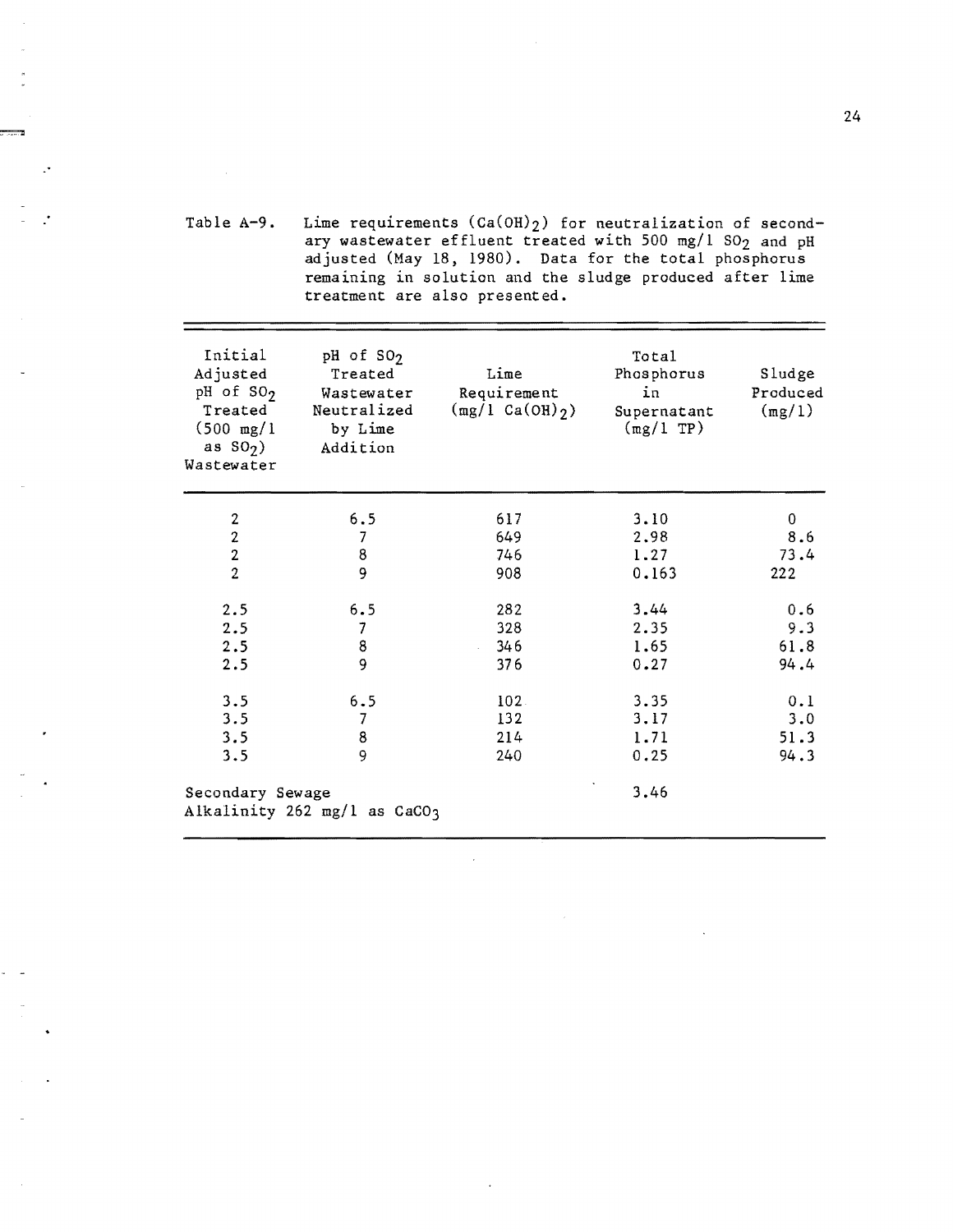Table A-lO. Lime requirements  $(\text{Ca(OH)}_{2})$  for neutralization of secondary wastewater effluent treated with 500 mg/l SO<sub>2</sub> and pH adjusted (May 19. 1980). Data for the total phosphorus remaining in solution and the sludge produced after lime treatment are also presented.

| Initial<br>Adjusted<br>pH of SO <sub>2</sub><br>Treated<br>$(500 \text{ mg}/1)$<br>as $S_2$ )<br>Wastewater | pH of $SO2$<br>Treated<br>Wastewater<br>Neutralized<br>by Lime<br>Addition | Lime<br>Requirement<br>$(mg/1 Ca(OH)_{2})$ | Total<br>Phosphorus<br>in<br>Supernatant<br>(mg/1 TP) | Sludge<br>Produced<br>(mg/1) |
|-------------------------------------------------------------------------------------------------------------|----------------------------------------------------------------------------|--------------------------------------------|-------------------------------------------------------|------------------------------|
| $\mathbf 2$                                                                                                 | 6.5                                                                        | 702                                        |                                                       |                              |
| $\overline{2}$                                                                                              | 7                                                                          | 738                                        |                                                       |                              |
|                                                                                                             | 8                                                                          | 756                                        |                                                       |                              |
| $\frac{2}{2}$                                                                                               | 9                                                                          | 786                                        |                                                       |                              |
| 2.5                                                                                                         | 6.5                                                                        | 274                                        |                                                       |                              |
| 2.5                                                                                                         | $\overline{7}$                                                             | 308                                        |                                                       |                              |
| 2.5                                                                                                         | 8                                                                          | 341                                        |                                                       |                              |
| 2.5                                                                                                         | $\overline{9}$                                                             | 366                                        |                                                       |                              |
| 3.5                                                                                                         | 6.5                                                                        | 131                                        |                                                       |                              |
| 3.5                                                                                                         | $\overline{7}$                                                             | 152                                        |                                                       |                              |
| 3.5                                                                                                         | 8                                                                          | 177                                        |                                                       |                              |
| 3.5                                                                                                         | 9                                                                          | 216                                        |                                                       |                              |
| Secondary Sewage                                                                                            | Alkalinity 278 mg/l as CaCO3                                               |                                            |                                                       |                              |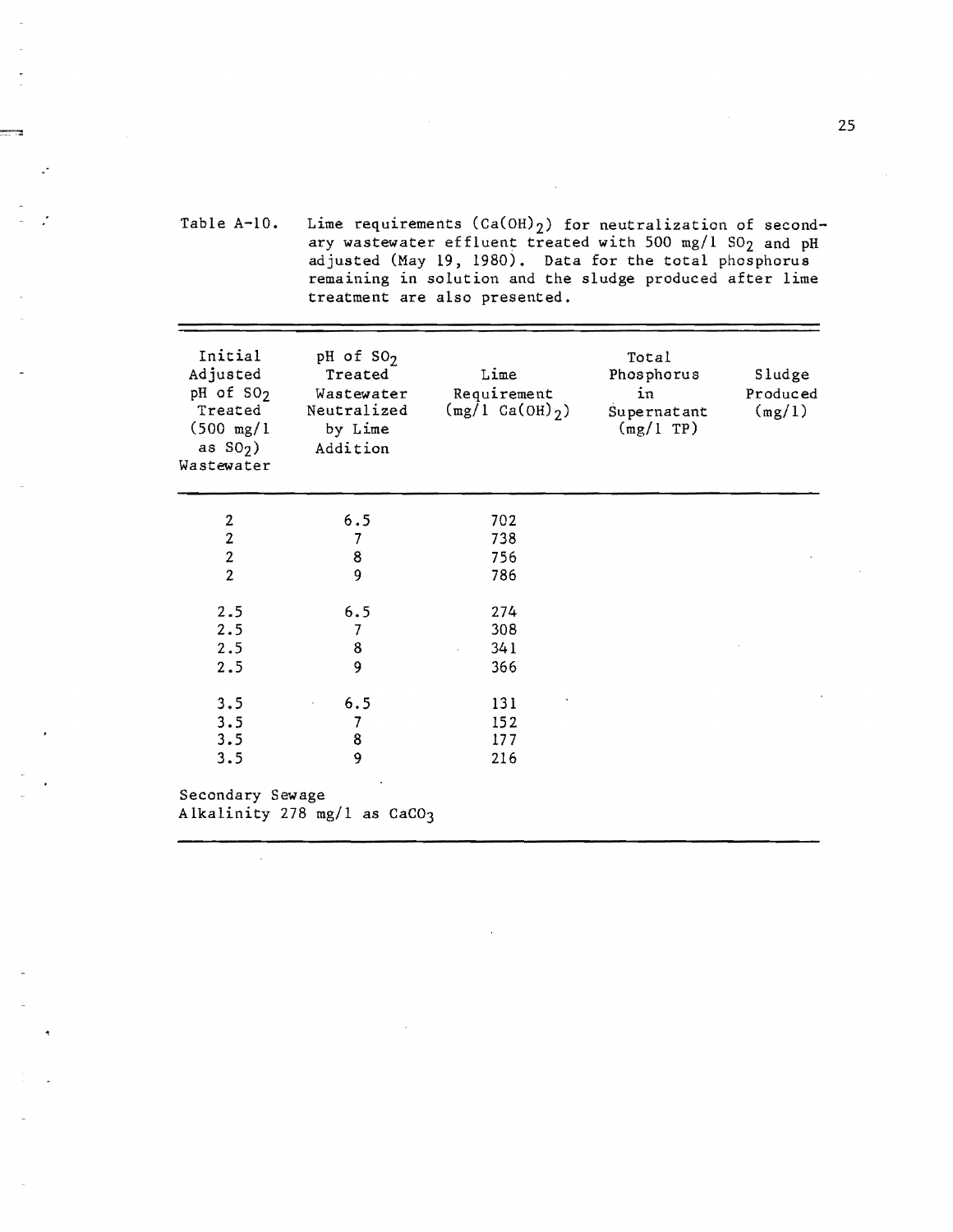Table A-It. Lime requirements  $(\text{Ca}(\text{OH})_2)$  for neutralization of secondary wastewater effluent treated with 500 mg/l SO<sub>2</sub> and pH adjusted (June 11, 1980). Data for the total phosphorus remaining in solution and the sludge produced after lime treatment are also presented.

| Initial<br>Adjusted<br>pH of SO <sub>2</sub><br>Treated<br>$(500 \text{ mg}/1)$<br>as $S0_2$ )<br>Wastewater | pH of $SO2$<br>Treated<br>Wastewater<br>Neutralized<br>by Lime<br>Addition | Lime<br>Requirement<br>$(mg/L Ca(OH)_{2})$ | Total<br>Phosphorus<br>in<br>Supernatant<br>(mg/ITP) | Sludge<br>Produced<br>(mg/1) |
|--------------------------------------------------------------------------------------------------------------|----------------------------------------------------------------------------|--------------------------------------------|------------------------------------------------------|------------------------------|
| 2                                                                                                            | 6.5                                                                        | 641                                        | 2.99                                                 | 0.10                         |
| $\boldsymbol{2}$                                                                                             | 7                                                                          | 772                                        | 2.54                                                 | 6.7                          |
| $\overline{2}$                                                                                               | 8                                                                          | 832                                        | 0.69                                                 | 89.9                         |
| $\overline{2}$                                                                                               | $\overline{9}$                                                             | 930                                        | 0.130                                                | 292                          |
| 2.5                                                                                                          | 6.5                                                                        | 345                                        | 2.78                                                 | $\mathbf 0$                  |
| 2.5                                                                                                          | 7                                                                          | 399                                        | 2.57                                                 | 11.5                         |
| 2.5                                                                                                          | 8                                                                          | 543                                        | 1.10                                                 | 73.7                         |
| 2.5                                                                                                          | 9                                                                          | 622                                        | 0.124                                                | 290                          |
| 3.5                                                                                                          | 6.5                                                                        | 144                                        | $\cdot$ 2.82                                         | 0                            |
| 3.5                                                                                                          | 7                                                                          | 248                                        | 2.80                                                 | 0                            |
| 3.5                                                                                                          | 8                                                                          | 345                                        | 1.32                                                 | 74.3                         |
| 3.5                                                                                                          | 9                                                                          | 446                                        | 0.280                                                | 200                          |
| Secondary Sewage                                                                                             | Alkalinity 287 mg/l as CaCO3                                               |                                            | 3.02                                                 |                              |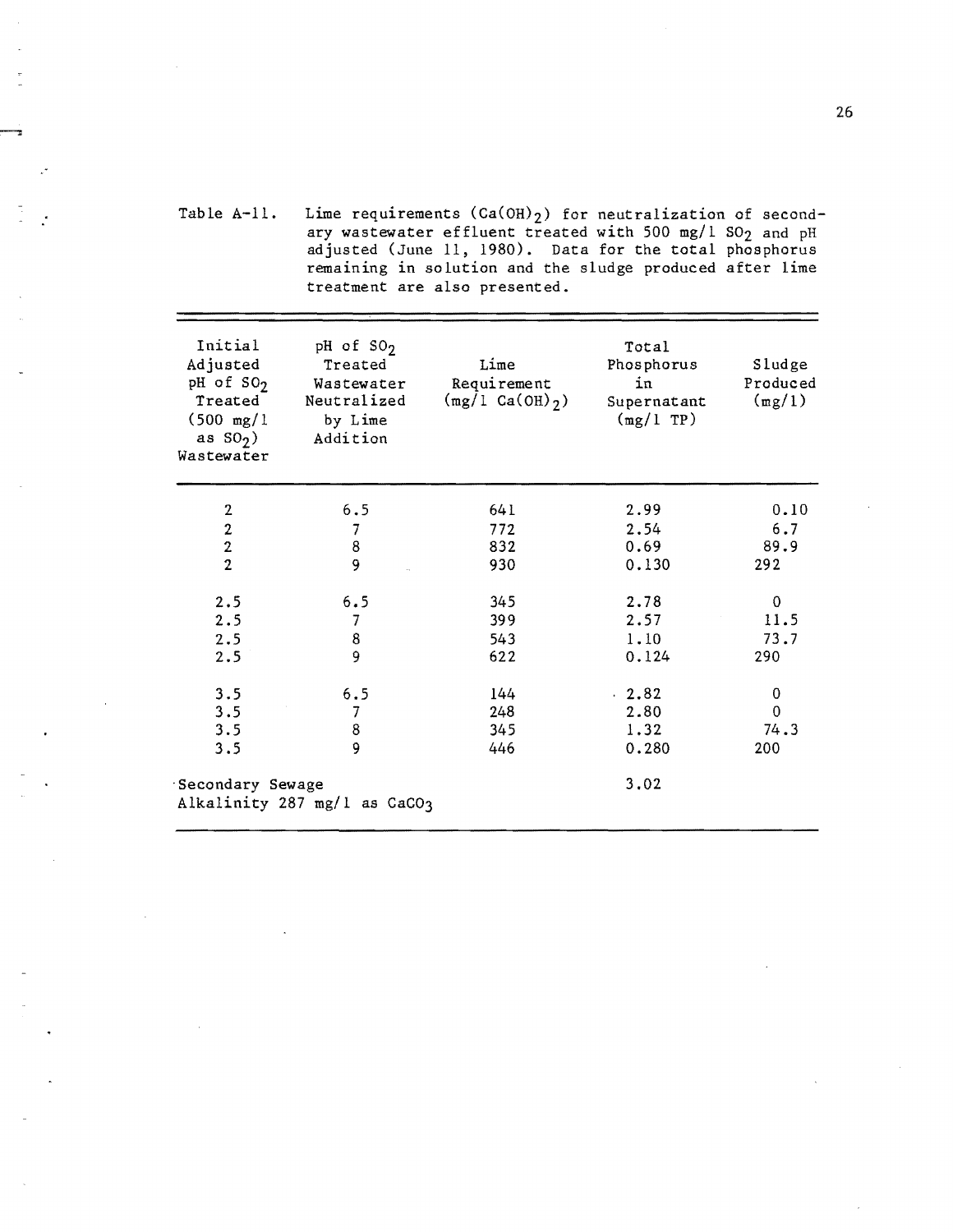Table A-12. Lime requirements  $(Ca(OH)_2)$  for neutralization of secondary wastewater effluent treated with 500 mg/l  $SO_2$  and pH adjusted (June 16, 1980). Data for the total phosphorus remaining in solution and the sludge produced after lime treatment are also presented.

| Initial<br>Adjusted<br>pH of SO <sub>2</sub><br>Treated<br>$(500 \text{ mg}/1)$<br>as $S()$<br>Wastewater | pH of $SO2$<br>Treated<br>Wastewater<br>Neutralized<br>by Lime<br>Addition | Lime<br>Requirement<br>$(mg/1 Ca(OH)_{2})$ | Total<br>Phosphorus<br>in<br>Supernatant<br>$(mg/l$ TP) | Sludge<br>Produced<br>(mg/1) |
|-----------------------------------------------------------------------------------------------------------|----------------------------------------------------------------------------|--------------------------------------------|---------------------------------------------------------|------------------------------|
| $\boldsymbol{2}$                                                                                          | 6.5                                                                        | 626                                        | 3.27                                                    | 1.8                          |
| $\overline{2}$                                                                                            | $\overline{7}$                                                             | 762                                        | 2.93                                                    | 6.7                          |
| $\frac{2}{2}$                                                                                             | $\frac{8}{9}$                                                              | 796                                        | 0.833                                                   | 82                           |
|                                                                                                           |                                                                            | 921                                        | 0.104                                                   | 215                          |
| 2.5                                                                                                       | 6.5                                                                        | 308                                        | 3.08                                                    | 0                            |
| 2.5                                                                                                       | 7                                                                          | 435                                        | 3.10                                                    | 8.1                          |
| 2.5                                                                                                       | 8                                                                          | 519                                        | 0.961                                                   | 107                          |
| 2.5                                                                                                       | $\overline{9}$                                                             | 585                                        | 0.162                                                   | 195                          |
| 3.5                                                                                                       | 6.5                                                                        | 158                                        | 3.21                                                    | $\pmb{0}$                    |
| 3.5                                                                                                       | $\overline{7}$                                                             | 270                                        | 3.23                                                    | 2.9                          |
| 3.5                                                                                                       | 8                                                                          | 368                                        | 1.30                                                    | 95.4                         |
| 3.5                                                                                                       | 9                                                                          | 450                                        | 0.241                                                   | 214                          |
| Secondary Sewage                                                                                          | Alkalinity 309 mg/l as $CaCO3$                                             |                                            | 3.44                                                    |                              |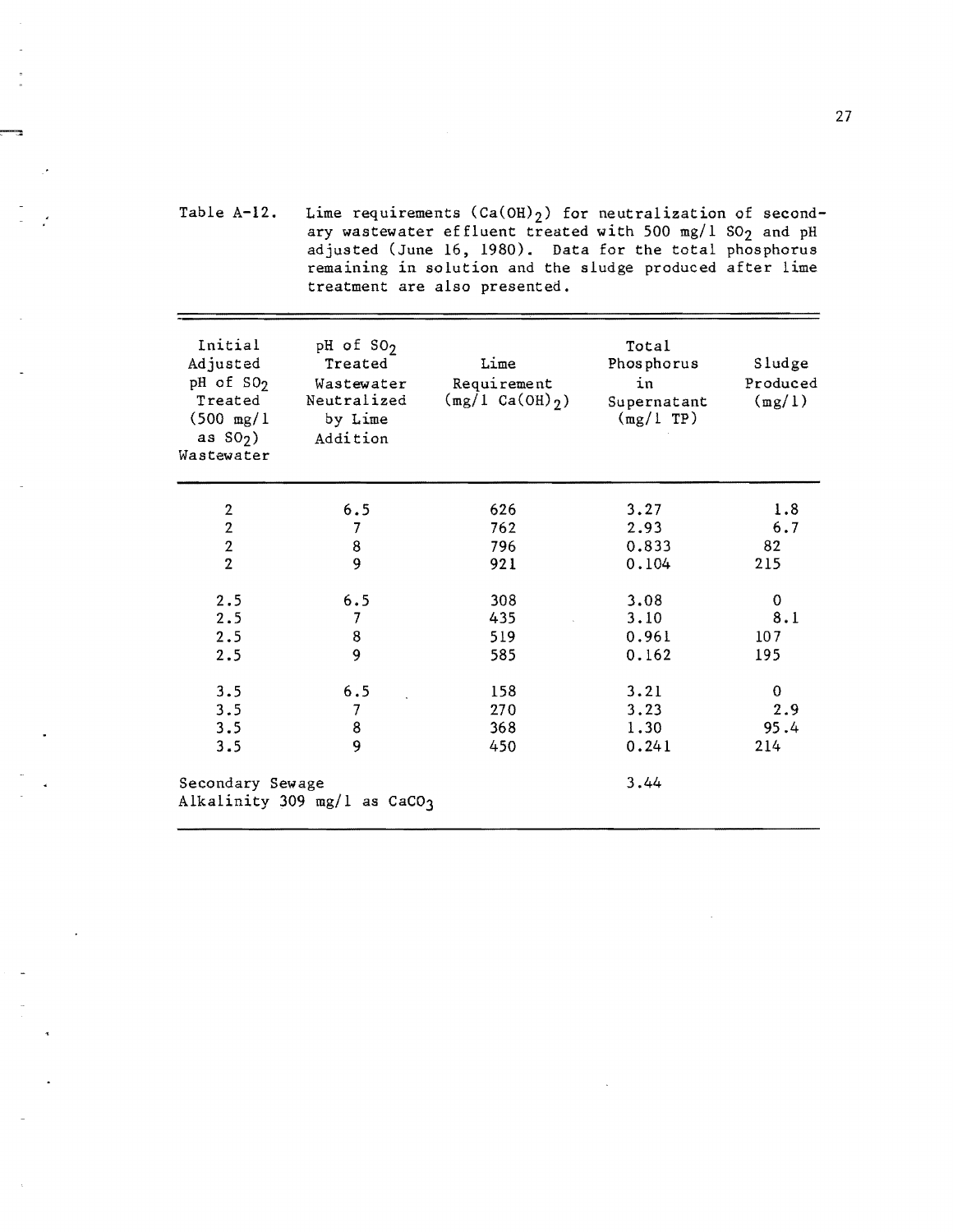Table  $A-13$ . Lime requirements  $(Ca(OH)_2)$  for neutralization of secondary wastewater effluent treated with 500 mg/l  $SO_2$  and pH adjusted (June 23, 1980). Data for the total phosphorus remaining in solution and the sludge produced after lime treatment are also presented.

.'

| Initial<br>Adjusted<br>pH of $SO2$<br>Treated<br>$(500 \text{ mg}/1)$<br>as $SO2$ )<br>Wastewater | pH of SO <sub>2</sub><br>Treated<br>Wastewater<br>Neutralized<br>by Lime<br>Addition | Lime<br>Requirement<br>$(mg/1 Ca(OH)_{2})$ | Total<br>Phosphorus<br>in<br>Supernatant<br>$(mg/l)$ TP) | Sludge<br>Produced<br>(mg/1) |
|---------------------------------------------------------------------------------------------------|--------------------------------------------------------------------------------------|--------------------------------------------|----------------------------------------------------------|------------------------------|
|                                                                                                   | 6.5                                                                                  | 662                                        | 3.10                                                     | 1.5                          |
| $\frac{2}{2}$                                                                                     | $\overline{7}$                                                                       | 750                                        | 2.86                                                     | 3.7                          |
| $\overline{2}$                                                                                    | 8                                                                                    | 846                                        | 0.549                                                    | 101                          |
| $\overline{2}$                                                                                    | 9                                                                                    | 916                                        | 0.092                                                    | 309                          |
| 2.5                                                                                               | 6.5                                                                                  | 316                                        | 3.16                                                     | 1.0                          |
| 2.5                                                                                               | $\overline{7}$                                                                       | 378                                        | 2.99                                                     | 1.6                          |
| 2.5                                                                                               | 8                                                                                    | 472                                        | 0.797                                                    | 92.3                         |
| 2.5                                                                                               | 9                                                                                    | 585                                        | $\Omega$                                                 | 266                          |
| 3.5                                                                                               | 6.5                                                                                  | 146                                        | 3.24                                                     | 0.2                          |
| 3.5                                                                                               | 7                                                                                    | 240                                        | 3.13                                                     | 3.0                          |
| 3.5                                                                                               | 8                                                                                    | 324                                        | 1.24                                                     | 67,5                         |
| 3.5                                                                                               | 9                                                                                    | 410                                        | 0.180                                                    | 179                          |
| Secondary Sewage                                                                                  | Alkalinity 302 mg/l as $CaCO3$                                                       |                                            | 3.54                                                     |                              |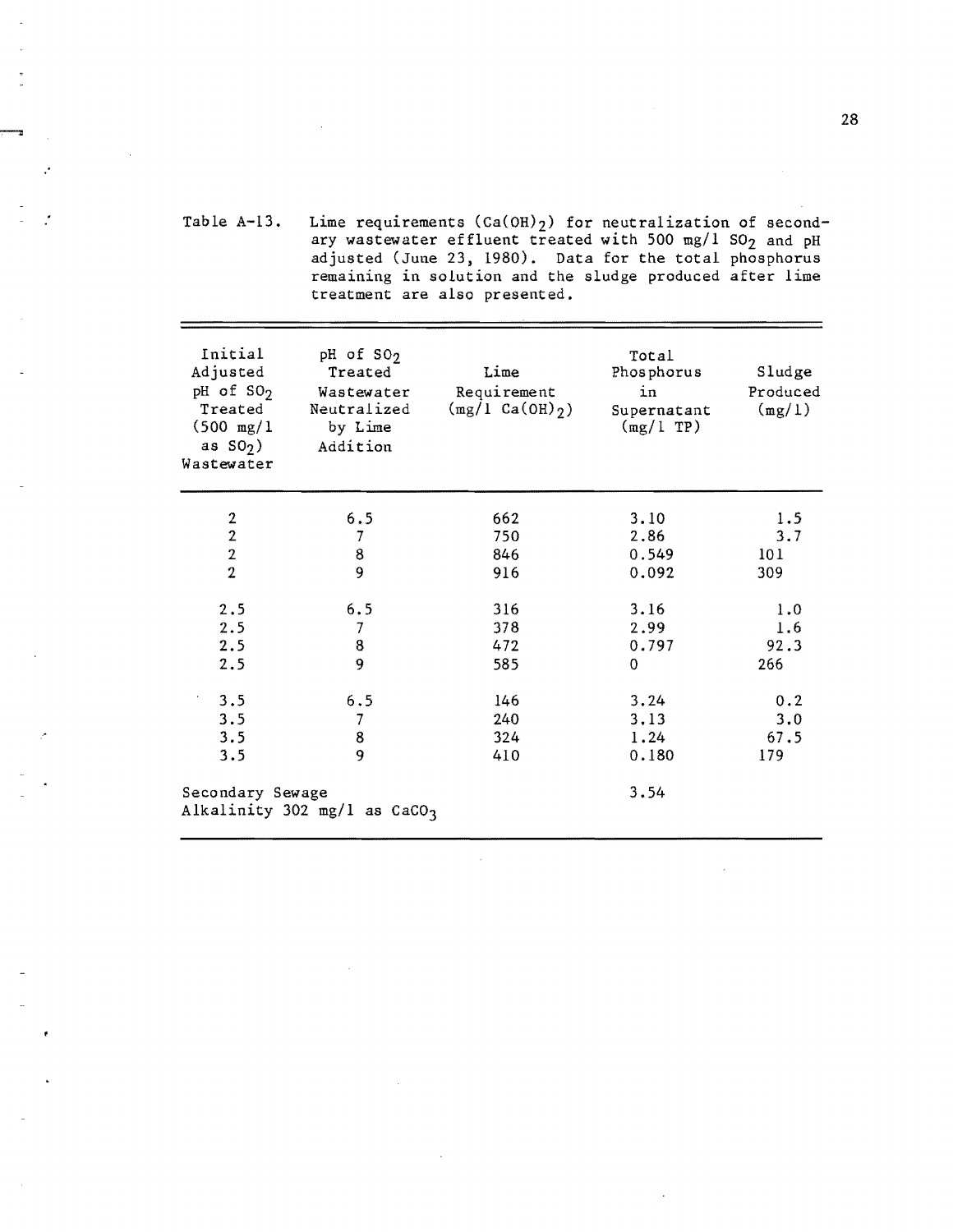Table A-14. Mean lime requirements  $(Ca(OH)_2)$  for neutralization of secondary wastewater effluent treated with 500 mg/1  $SO_2$  and pH adjusted. Data for the mean total phosphorus remaining in solution and the mean sludge produced after lime treatment are also presented. This is a compilation of all the data in Tables A-I to A-13 unless otherwise specified.

.'

| Initial<br>Adjusted<br>$pH$ of $SO2$<br>Treated<br>$(500 \text{ mg}/1)$<br>as $S()$<br>Wastewater | pH of SO <sub>2</sub><br>Treated<br>Wastewater<br>Neutralized<br>by Lime<br>Addition | Lime<br>Requirement<br>$(mg/1 Ca(OH)_{2})$ | Total<br>Phosphorus<br>in<br>Supernatant<br>$(mg/1)$ TP) | Sludge<br>Produced<br>(mg/1) |
|---------------------------------------------------------------------------------------------------|--------------------------------------------------------------------------------------|--------------------------------------------|----------------------------------------------------------|------------------------------|
| $\overline{c}$                                                                                    | 6.5                                                                                  | 670(6)a                                    | (5)<br>3.10                                              | 1.6(5)                       |
| $\overline{c}$                                                                                    | 7.0                                                                                  | 742(9)                                     | (8)<br>2.75                                              | 8.8(8)                       |
| $\overline{c}$                                                                                    | 8.0                                                                                  | 800 (9)                                    | (8)<br>1.66                                              | 70.5(8)                      |
| $\overline{\mathbf{c}}$                                                                           | 9.0                                                                                  | 876 (9)                                    | 0.248(8)                                                 | (8)<br>188                   |
| $\overline{2}$                                                                                    | 10.0                                                                                 | 893 (3)                                    | 0.096(3)                                                 | (3)<br>382                   |
| 2.5                                                                                               | 6.5                                                                                  | 306(6)                                     | (5)<br>3.21                                              | 1.0(5)                       |
| 2.5                                                                                               | 7.0                                                                                  | 366(9)                                     | (8)<br>2.89                                              | 8.4(8)                       |
| 2.5                                                                                               | 8.0                                                                                  | 431(9)                                     | (8)<br>2.20                                              | (8)<br>69.5                  |
| 2.5                                                                                               | 9.0                                                                                  | 481 (9)                                    | 0.297(8)                                                 | (8)<br>169                   |
| 2.5                                                                                               | 10.0                                                                                 | 523(3)                                     | 0.260(3)                                                 | (3)<br>330                   |
| 3.5                                                                                               | 6.5                                                                                  | 133(6)                                     | (5)<br>3.19                                              | 0.7(5)                       |
| 3.5                                                                                               | 7.0                                                                                  | 203(6)                                     | (5)<br>3.14                                              | 2.3(5)                       |
| 3.5                                                                                               | 8.0                                                                                  | 276(6)                                     | (5)<br>1.67                                              | 65.0(5)                      |
| 3.5                                                                                               | 9.0                                                                                  | 346(6)                                     | 0.275(5)                                                 | (5)<br>160                   |
| Secondary Sewage                                                                                  | Alkalinity 286 mg/l as $CaCO3$ (9)                                                   |                                            | 4.33<br>(8)                                              |                              |

aThe numbers in parentheses are the number of data points used in determining the mean values.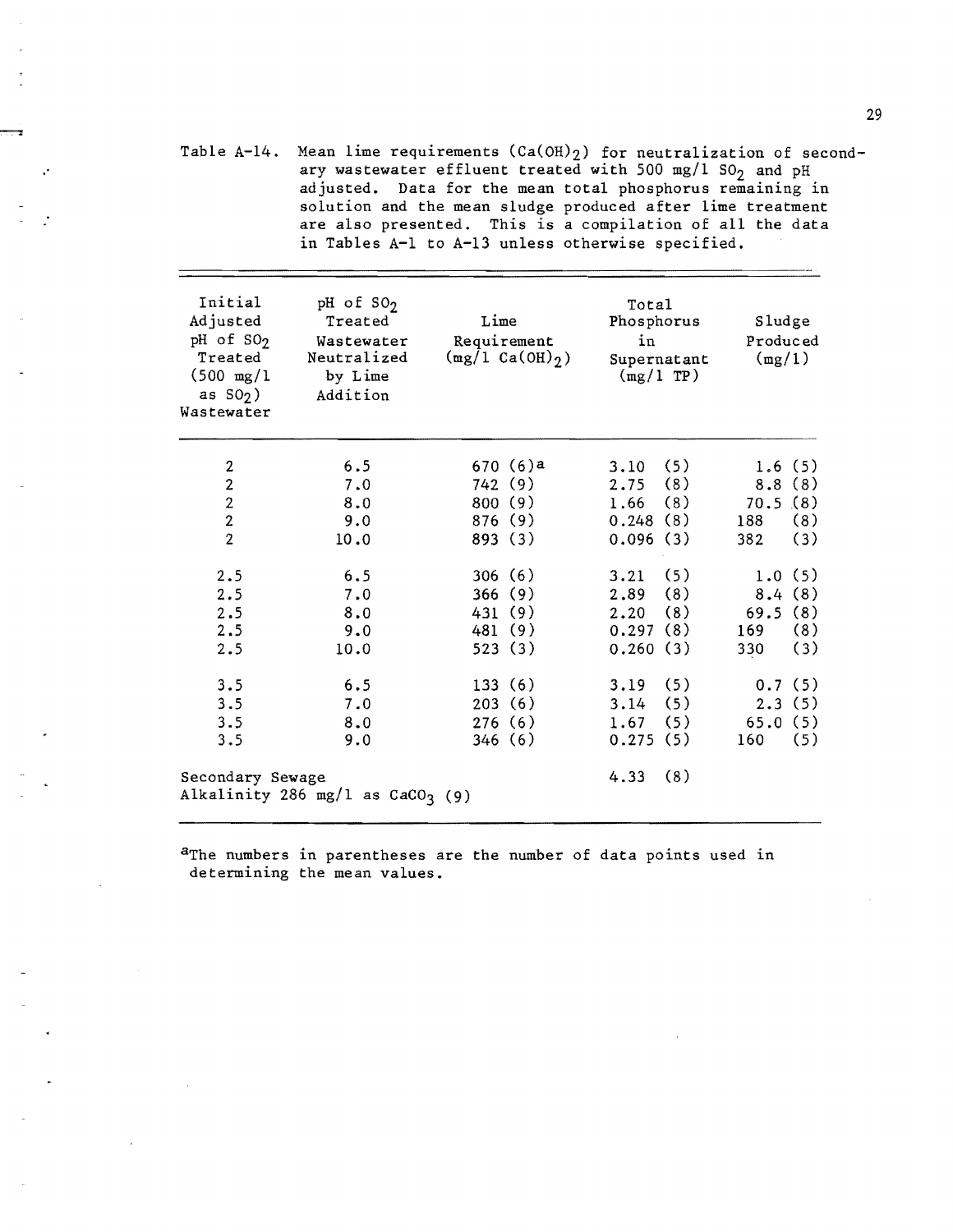

.'

Figure A-1. Mean total lime requirement for neutralization of  $SO_2$ treated wastewater vs final pH (data from Table A-14).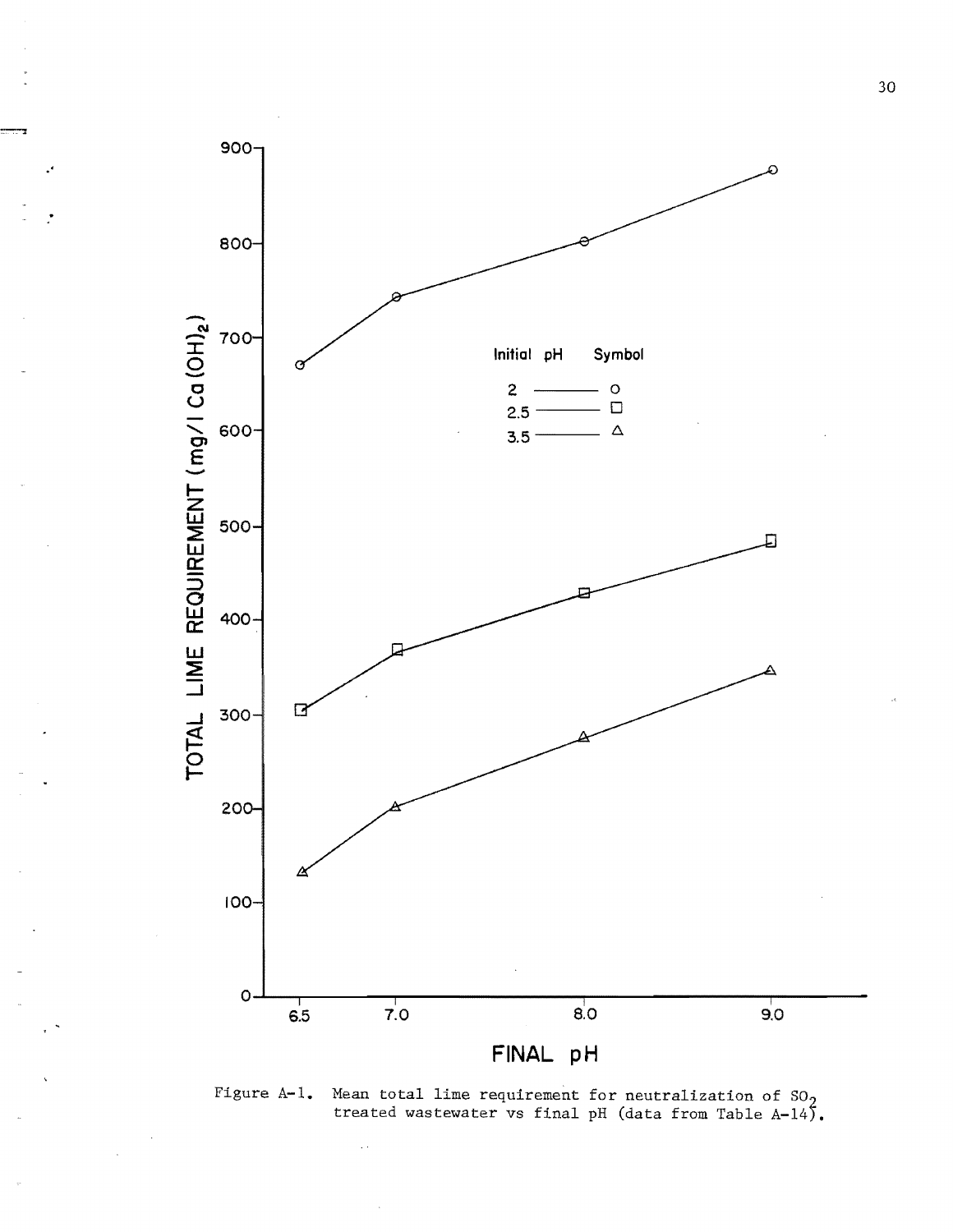

· .

Figure A-2. Mean total phosphorus remaining in the SO $_2$  treated wastewater vs final pH as a function of lime addition (data from Table A-14).